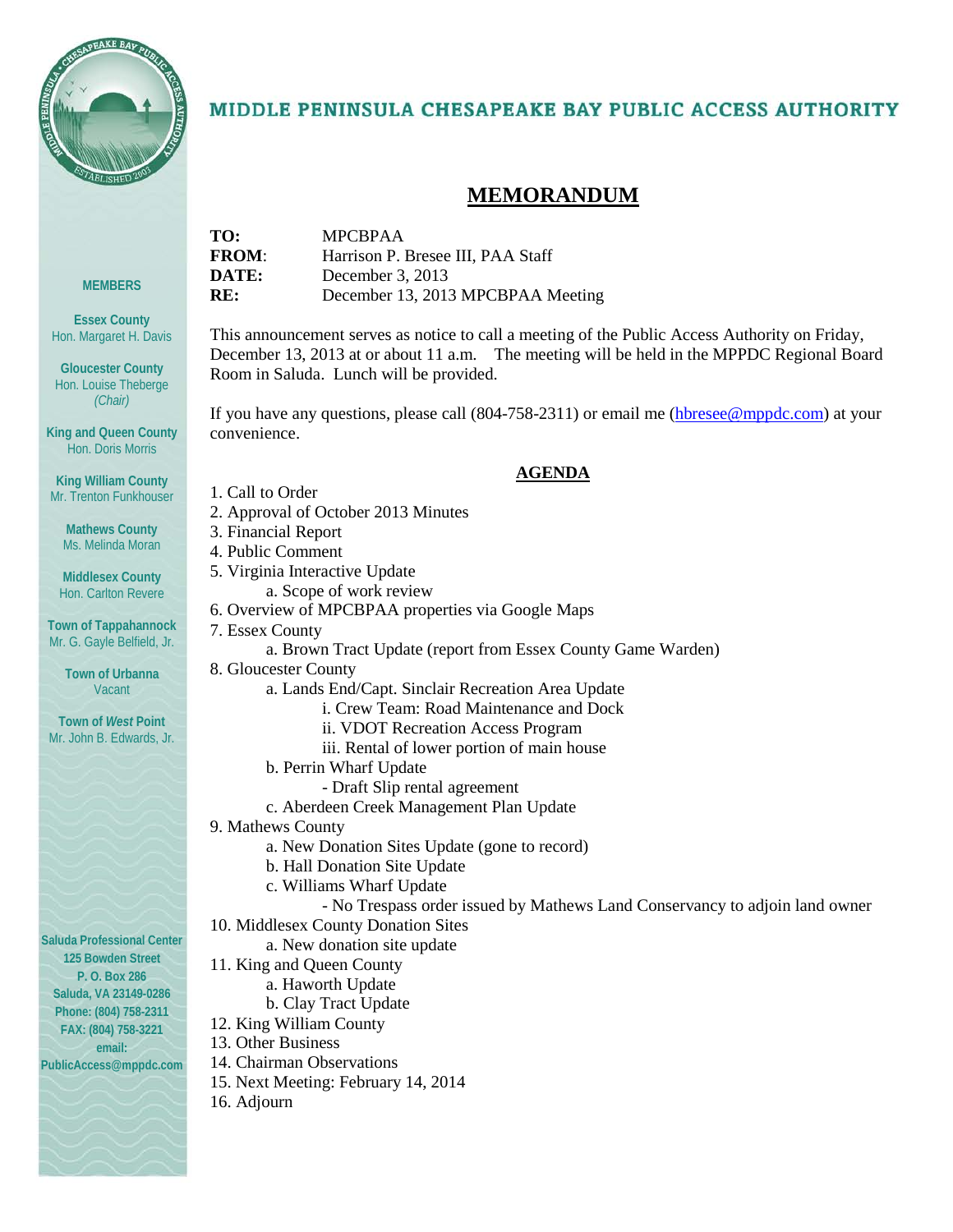### MIDDLE PENINSULA CHESAPEAKE BAY PUBLIC ACCESS AUTHORITY **MINUTES** October 11, 2013 Middle Peninsula Planning District Commission Saluda, Virginia

### **1. Call to Order**

**Attending:** Ms. Margaret Davis, Essex County, Ms. Doris Morris, King and Queen County, Ms. Melinda Moran, Mathews County, Mr. Matt Walker and Mr. Carlton Revere, Middlesex County, Mr. Trent Funkhouser, King William County, Mr. John Edwards, Town of West Point, Ms. Louise Theberge, Gloucester County, Mr. G. Gayle Belfield, Town of Tappahannock, and MPPDC Staff, Ms. Beth Johnson, Mr. Lewis Lawrence and Mr. Harrison P. Bresee III.

### **2. Approval of August 2013 Minutes**

Chairman Louise Theberge requested a motion to approve the June 2013 minutes. Mr. Carlton Revere moved that the minutes be approved. Mr. G. Gayle Belfield seconded the motion. Chairman Louise Theberge asked for any discussion. Motion carried by unanimous vote.

### **3. Approval of October 2013 Financial Report**

Ms. Johnson reviewed the October 2013 financial report. Chairman Louise Theberge requested a motion to approve the October 2013 financial report subject to audit. Ms. Margaret Davis moved that the financial report be approved. Mr. Carlton Revere seconded the motion. Chairman Louise Theberge asked for any discussion. Motion carried by unanimous vote.

### **4. Public Comment**

None.

### **5. Discussion of election of new officers**

Mr. Funkhouser made a motion to appoint Mr. John Edwards as the MPCBPAA treasurer. Mr. Revere seconded the motion. Chairman Louise Theberge asked for any discussion. Motion carried by unanimous vote.

### **6. Virginia Interactive Update**

Mr. Lawrence updated the board on the progress of setting up a virtual reservation system for fees on the PAA lands. Virginia Interactive has a prototype demo in the works.

### **7. Essex County**

**a. Browne Tract –** road and landscape maintenance, designed to keep areas accessible to the public, has been performed on the Browne Tract.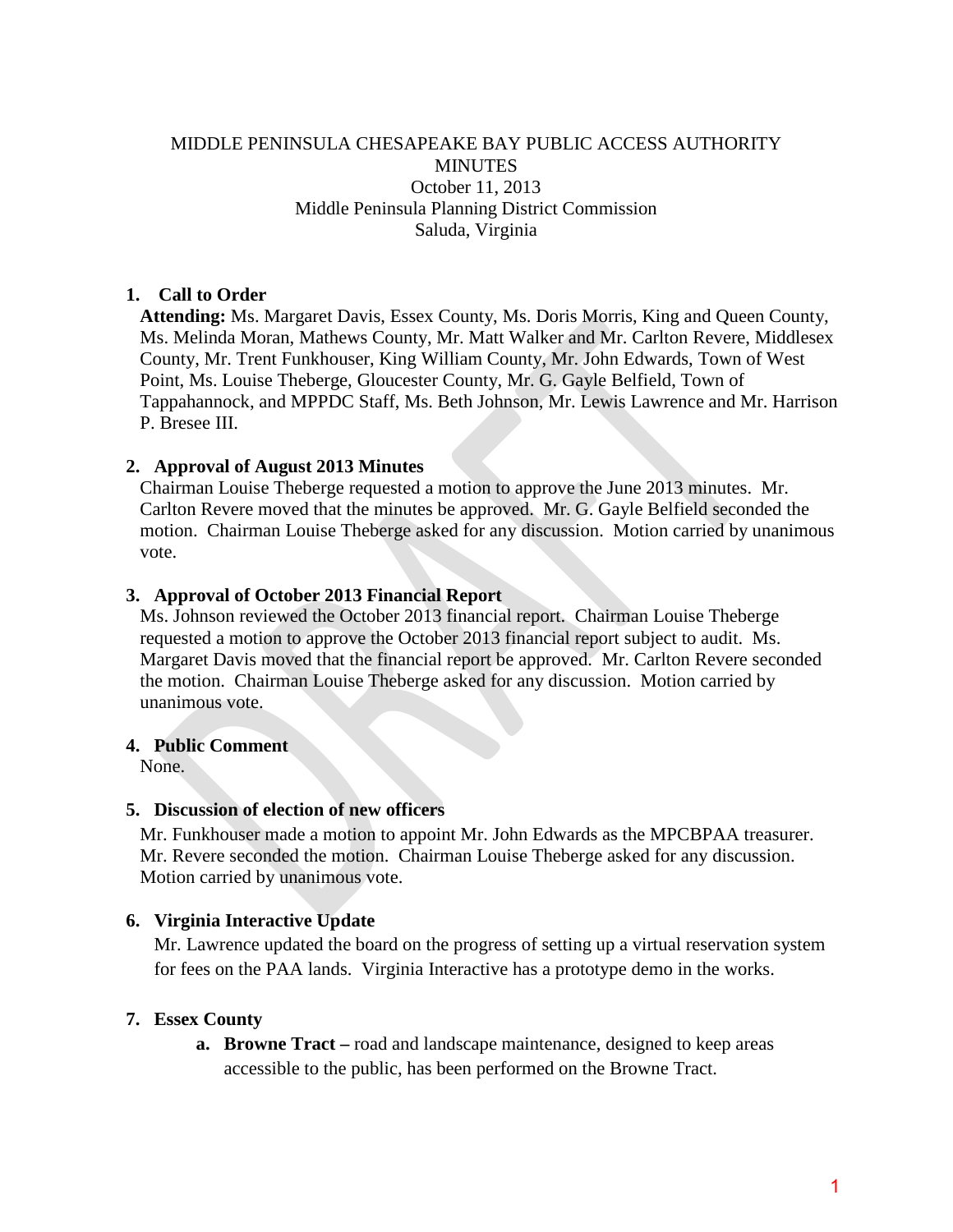### **8. Gloucester County**

- a. Lands End/Capt. Sinclair Recreation Area Update
	- i. Crew Team they are finalizing their commitment to help with road and other maintenance of the property (as a condition of use) with their board.
	- ii. Crew Team Pier a grant application to the Virginia Department of Game and Inland Fisheries (Grants to Localities for Public Boating Access Facilities) for a crew team pier will be prepared by staff at the MPPDC and submitted with the MPCBPAA as the applicant in 10/13.
	- iii. Flood and Property Insurance Mr. Lawrence updated the board on the flood elevation certificates that were provided for free to the MPCBPAA by VHB and the cost of flood and property insurance on the structures on the property. The flood elevation certificates were able to lower the Flood Insurance quotes for the structures on the property significantly. Mr. Revere made a motion that all structures should be covered as presented by Flood and Property Insurance. Mr. Funkhouser seconded the motion. Chairman Louise Theberge asked for any discussion. Motion carried by unanimous vote.
- b. Perrin Wharf Update the perrin wharf slip installation is complete. The porta potti and ramp still need to be installed.
- c. Aberdeen Creek Management update DEQ CZM is funding two projects on Aberdeen Creek in Gloucester County. Project 1: The contract to do a harbor management plan is in. Mr. Bresee is the lead staff on that project. Project 2: The contract for exploring funding options, specifically Tax Incremental Financing, as a revenue source for dredging Aberdeen Creek is not in as of this date. It is expected to be signed by December, 2013.

# **9. Mathews County**

- **a.** New Donation Site
- **b.** Hall Donation Site Updated Mr. Bresee updated the board on the project timeline for the Scouts to complete their plan for a youth camp site on the property. In February 2014 the scouts plan to have a preliminary recommendation for the PAA board to review.

# **10. Middlesex County**

- **a.** New Donation Sties The Middle Peninsula Land Trust is discussing offering a 17 acres site on the Piankatank River to the PAA.
- **b.** Stampers Bay Landing Improvement Mr. Bresee submitted a DGIF funding application for 10 parking spots at Stampers Bay Landing. DGIF will announce grant recipients in January 2014.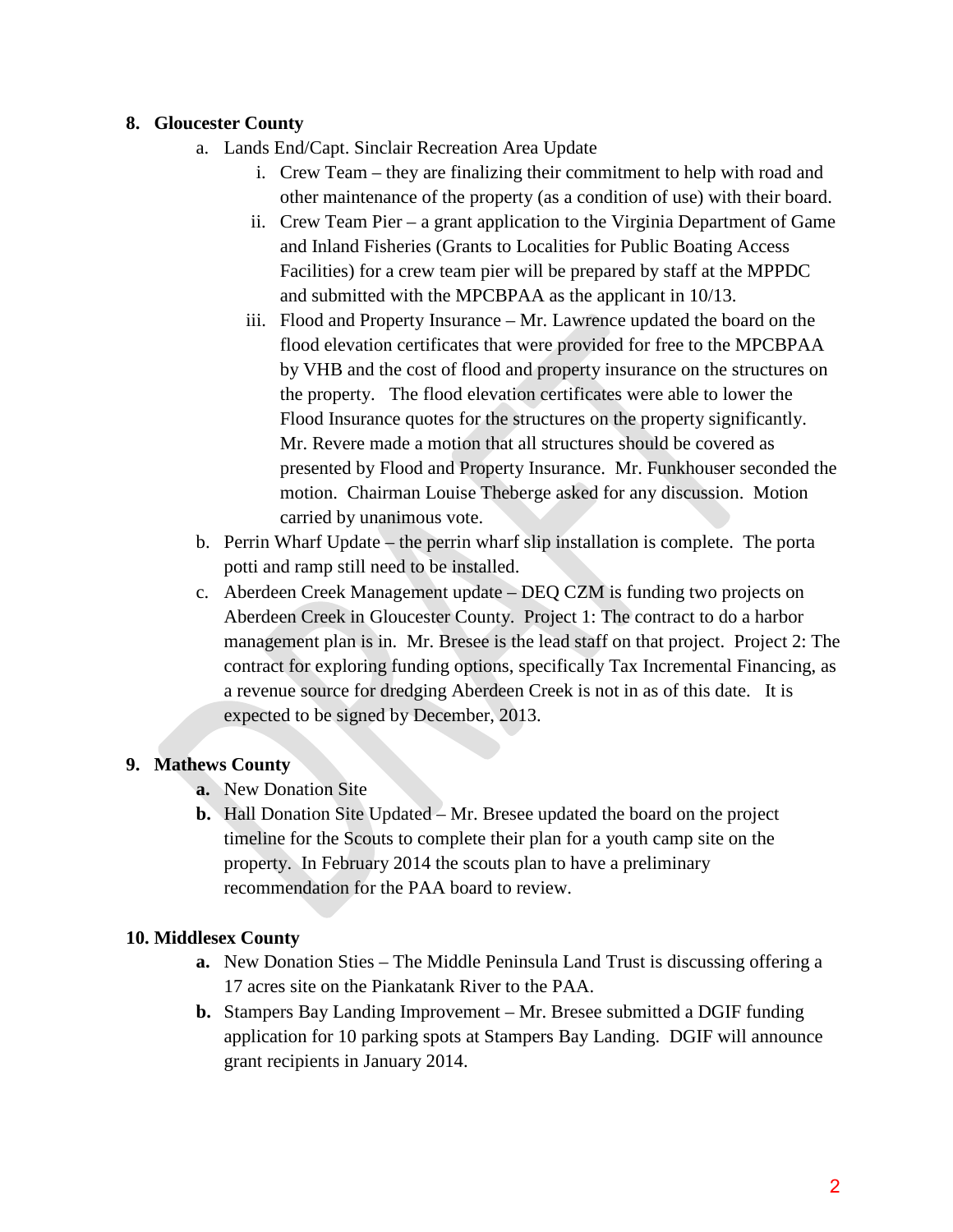**c.** BOS request to MPCBPAA – The Middlesex County BOS asked the MPCBPAA to manage public access to water in their county. The next step will be to develop an MOU between Middlesex County and the MPCBPAA to define the details of the relationship.

### **11. King and Queen County**

- **a.** Haworth Mr. Lawrence informed the PAA board of the opportunity to re-design the number of bow hunting zones on the property due to the successful thinning of the timber (and how it opened up more areas for access). Mr. Funkhouser made a motion to amend the management plan to create more bow hunting zones. Mr. Revere seconded the motion. Chairman Louise Theberge asked for any discussion. Motion carried by unanimous vote.
- **b.** Clay Tract Mr. Lawrence updated the board on the fact that the timber thinning project for the Clay Tract is expected to be completed by the Fall of 2014.

### **12. King William County**

- a. CELCP opportunity for reservoir land Mr. Funkhouser informed the PAA board on his research that showed that King William County has no financial interest in any reservoir land. Therefore, CELCP funding will not be a viable option for obtaining the reservoir land for public access.
- 13. License Plate Grant Mr. Bresee updated the board on the submittal of a License Plate grant application to provide \$500 for MPCBPAA boundary signs.
- **14. General Assembly Budget Request** Mr. Lawrence updated the PAA board on Delegate Hodges intention to include a FY 2014 request for line item funding to support the work of the MPCBPAA.

### **15. Other Business**

### **16. Chairman Observations**

None.

### **17. Next Meeting**

The Next Middle Peninsula Chesapeake Bay Public Access Authority Meeting is scheduled for December 13, 2013 at 11:00 am in the Middle Peninsula Planning District Commission's Regional Board Room.

### **18. Adjourn**

On a motion by Mr. John Edwards and seconded by Mr. Carlton Revere, and by unanimous vote, the meeting adjourned at 1:43 pm.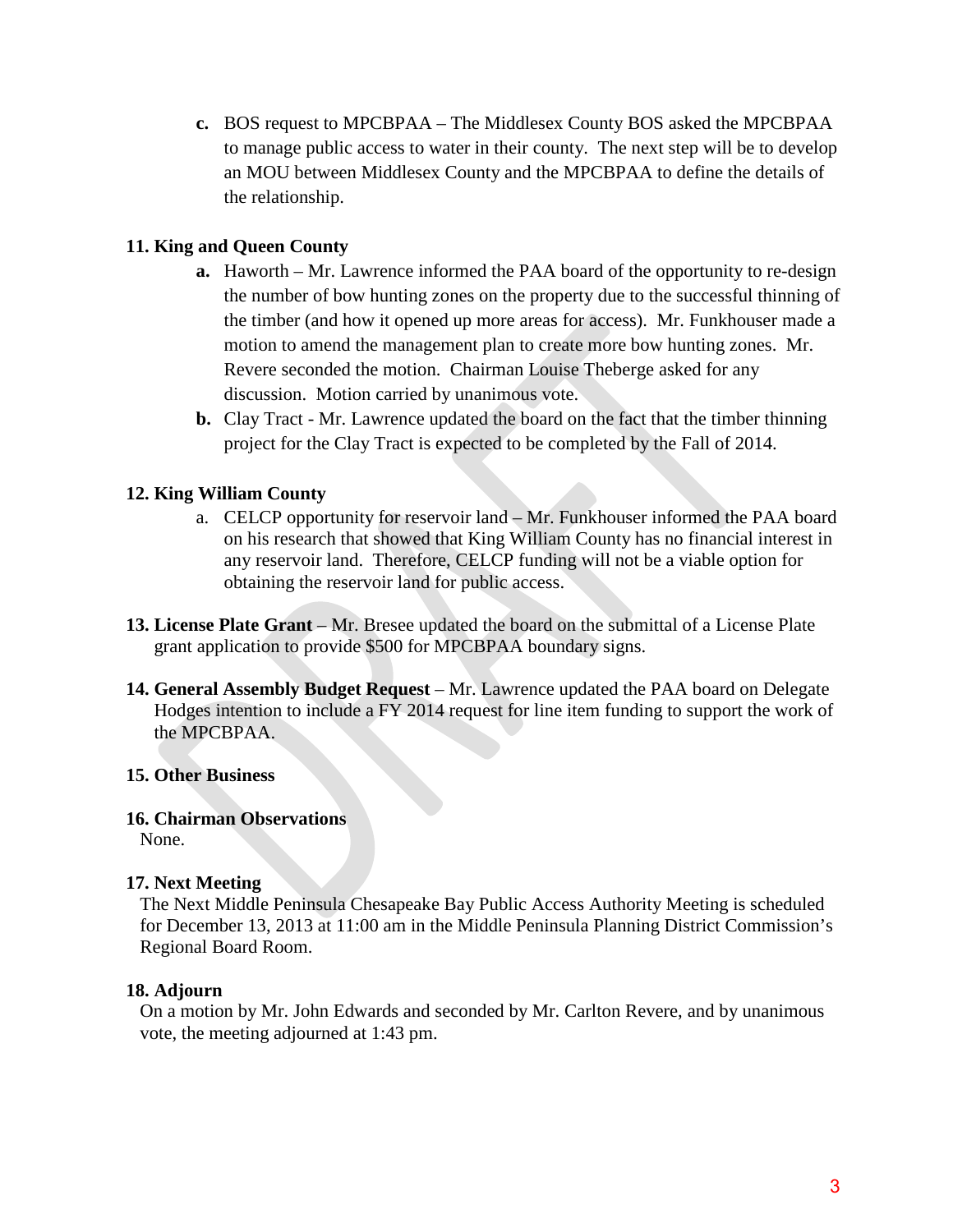# **Balance Sheet**

| Period From: 07/01/13 to 11/30/13 |       | Middle Peninsula Chesapeake Bay Public Access Authority | <b>Run Date:</b><br><b>Run Time:</b> | 12/6/13<br>8:49:48 am |
|-----------------------------------|-------|---------------------------------------------------------|--------------------------------------|-----------------------|
|                                   |       |                                                         | Page 1 of 2                          |                       |
| <b>Assets:</b>                    |       |                                                         |                                      |                       |
|                                   | 10000 | Checking                                                | 4,045.16                             |                       |
|                                   | 10100 | <b>LGIP</b>                                             | 26,153.22                            |                       |
|                                   | 11001 | <b>Browne Tract</b>                                     | 254,849.00                           |                       |
|                                   | 11002 | Clay Tract                                              | 907,695.00                           |                       |
|                                   | 11003 | Haworth Tract                                           | 174,000.00                           |                       |
|                                   | 11004 | <b>Hall Tract</b>                                       | 305,700.00                           |                       |
|                                   | 11005 | <b>Shenk Property</b>                                   | 7,000.00                             |                       |
|                                   | 11006 | Lands End                                               | 1,423,600.00                         |                       |
|                                   | 11007 | Perrin Wharf                                            | 16,151.00                            |                       |
|                                   | 11008 | Sloop Landing                                           | 49,400.00                            |                       |
|                                   | 11009 | <b>Dutchmans Point</b>                                  | 167,900.00                           |                       |
|                                   |       | <b>Total Assets:</b>                                    | \$3,336,493.38                       |                       |
| <b>Liabilities:</b>               |       |                                                         |                                      |                       |
|                                   | 20000 | <b>Accounts Payable</b>                                 | 3,654.98                             |                       |
|                                   |       | <b>Total Liabilities:</b>                               | \$3,654.98                           |                       |
| <b>Projects</b>                   |       |                                                         |                                      |                       |
|                                   | 30014 | Administration_FY14                                     | 10,724.39                            |                       |
|                                   | 31003 | Haworth Tract Administration                            | 26,153.17                            |                       |
|                                   | 31006 | Lands End Property Administration                       | $-6,049.12$                          |                       |
|                                   | 32000 | Perrin Wharf Improvements                               | $-1,700.80$                          |                       |
|                                   | 32001 | Sloop Landing                                           | $-4,079.03$                          |                       |
|                                   | 32002 | Dutchmans Point                                         | $-2,514.70$                          |                       |
|                                   | 39000 | <b>General Fund Balance</b>                             | 3,310,304.49                         |                       |
|                                   |       | <b>Total Projects</b>                                   | \$3,332,838.40                       |                       |
|                                   |       | <b>Total Liabilities and Projects</b>                   | 3,336,493.38                         |                       |
|                                   |       | <b>Net Difference to be Reconciled</b>                  | \$0.00                               |                       |
|                                   |       | <b>Total Adjustment</b>                                 | \$0.00                               |                       |
|                                   |       | <b>Unreconciled Balance</b>                             | \$0.00                               |                       |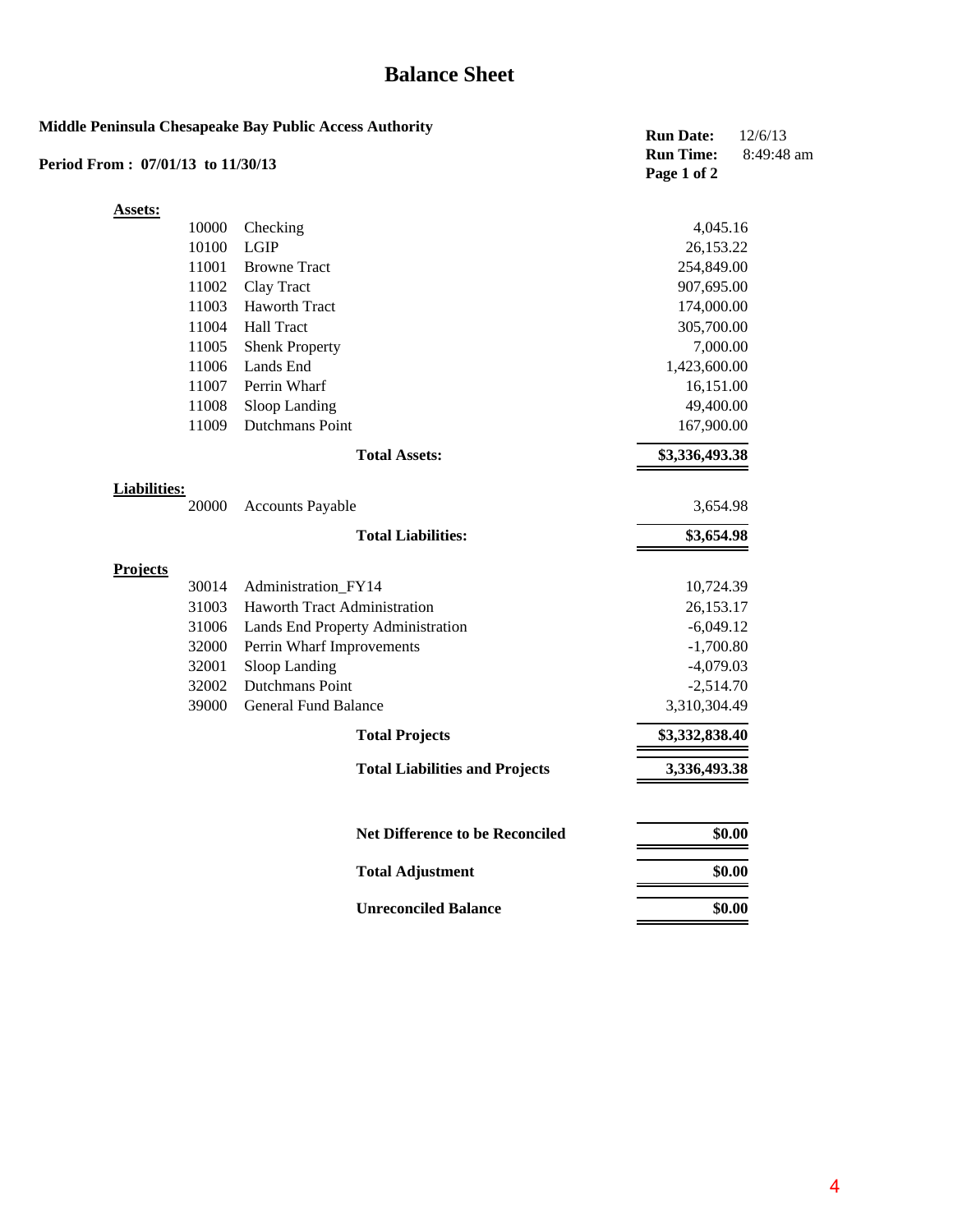# **Balance Sheet**

| Middle Peninsula Chesapeake Bay Public Access Authority<br>Period From: 07/01/13 to 11/30/13 |                                                             |              | <b>Run Date:</b><br><b>Run Time:</b><br>Page 2 of 2 | 12/6/13<br>8:49:48 am |
|----------------------------------------------------------------------------------------------|-------------------------------------------------------------|--------------|-----------------------------------------------------|-----------------------|
| <b>Reconciling Items </b>                                                                    |                                                             |              |                                                     |                       |
| (1)                                                                                          | Paid Salaries are<br>Timesheets show<br>Difference          | 0.00<br>0.00 | 0.00                                                |                       |
|                                                                                              | (2) Leave accrued this year                                 | 0.00         |                                                     |                       |
| (3)                                                                                          | Fringe Pool is<br>Fringe allocated<br>Difference            | 0.00<br>0.00 | 0.00                                                |                       |
| (4)                                                                                          | Indirect Pool is<br><b>Indirect Allocated</b><br>Difference | 0.00<br>0.00 | 0.00                                                |                       |

| Total adjustments | \$0.00 |
|-------------------|--------|
|                   |        |
|                   |        |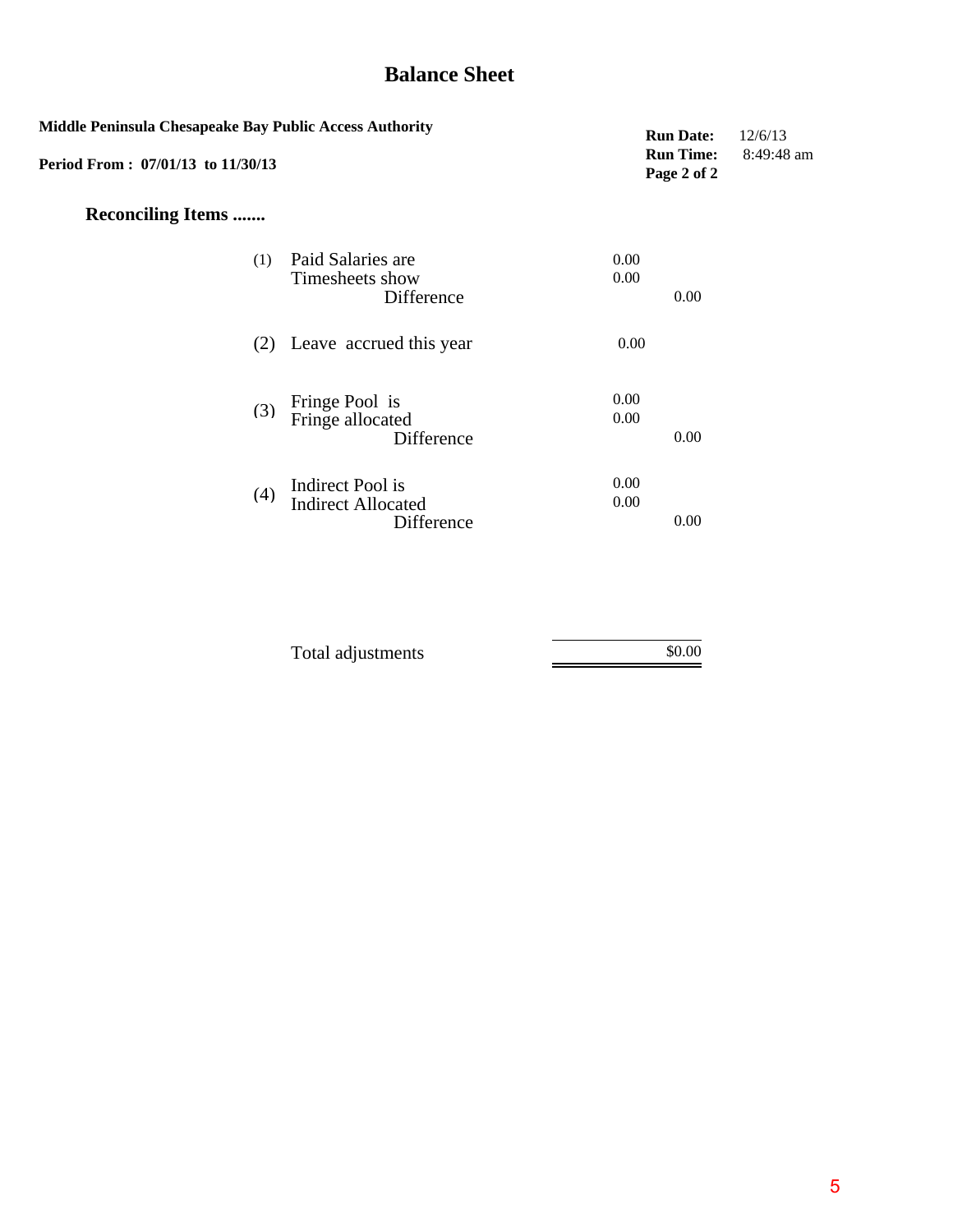# **Agencywide Line Item Revenues and Expenditures**

### **Middle Peninsula Chesapeake Bay Public Access Autho**

Run Date: 12/06/2013 Run Time: 8:57:02 am Page 1 of 1

#### **Period:** 07/01/2013 to 11/30/2013

**With Indirect Detail**

|                 | <b>Code &amp; Description</b>     | <b>Budget</b> | <b>Current</b> | <b>YTD</b> | Un/Ovr      | % Bud   |
|-----------------|-----------------------------------|---------------|----------------|------------|-------------|---------|
| <b>Revenues</b> |                                   |               |                |            |             |         |
| 40100           | DEQ (CZM)                         | 6,000.00      | 0.00           | 5,400.00   | 600.00      | 90.00%  |
| 40200           | <b>Interest Income</b>            | 50.00         | 1.35           | 1.55       | 48.45       | 3.10%   |
| 40211           | <b>Hunting Fees</b>               | 1,600.00      | 200.00         | 1,000.00   | 600.00      | 62.50%  |
| 40212           | Rental Income                     | 12,960.00     | 1,188.00       | 4,536.00   | 8,424.00    | 35.00%  |
| 40213           | <b>Timber Sales</b>               | 38,000.00     | 0.00           | 44,606.52  | $-6,606.52$ | 117.39% |
| 40214           | Wharf Tie-Up Fees                 | 8,000.00      | 0.00           | 0.00       | 8,000.00    | 0.00%   |
|                 | <b>Revenues</b>                   | 66,610.00     | 1,389.35       | 55,544.07  | 11,065.93   | 83.39%  |
| <b>Expenses</b> |                                   |               |                |            |             |         |
| 52100           | Property Insurance                | 2,612.00      | 0.00           | 0.00       | 2,612.00    | 0.00%   |
| 52101           | <b>Facilities Maintenance</b>     | 0.00          | 0.00           | 1,065.00   | $-1,065.00$ | 0.00%   |
| 52102           | Flood Insurance                   | 9,330.00      | 0.00           | 3,767.00   | 5,563.00    | 40.38%  |
| 52110           | <b>Utilities</b>                  | 600.00        | 15.46          | 41.73      | 558.27      | 6.96%   |
| 53003           | <b>Meeting Supplies</b>           | 0.00          | 0.00           | 61.29      | $-61.29$    | 0.00%   |
| 53004           | Equipment                         | 0.00          | 0.00           | 148.38     | $-148.38$   | 0.00%   |
| 55000           | Workshops/Conferences             | 0.00          | 0.00           | 50.00      | $-50.00$    | 0.00%   |
| 56001           | Consulting/Contractual            | 7,125.00      | 0.00           | 10,528.82  | $-3,403.82$ | 147.77% |
| 56003           | Accounting                        | 3,125.00      | 0.00           | 97.84      | 3,027.16    | 3.13%   |
| 56004           | Legal                             | 5,000.00      | 3,610.03       | 9,738.73   | $-4,738.73$ | 194.77% |
| 56006           | Construction                      | 5,400.00      | 0.00           | 6,676.00   | $-1,276.00$ | 123.63% |
| 56007           | Fees & Permits                    | 0.00          | 0.00           | 60.00      | $-60.00$    | 0.00%   |
| 56008           | <b>Public Officials Insurance</b> | 448.00        | 0.00           | 0.00       | 448.00      | 0.00%   |
| 57900           | Miscellaneous Expense             | 0.00          | 0.00           | 775.37     | $-775.37$   | 0.00%   |
|                 | <b>Expenses</b>                   | 33,640.00     | 3,625.49       | 33,010.16  | 629.84      | 98.13%  |
|                 |                                   |               |                |            |             |         |
|                 | <b>Agency Balance</b>             | 32,970.00     | $-2,236.14$    | 22,533.91  |             |         |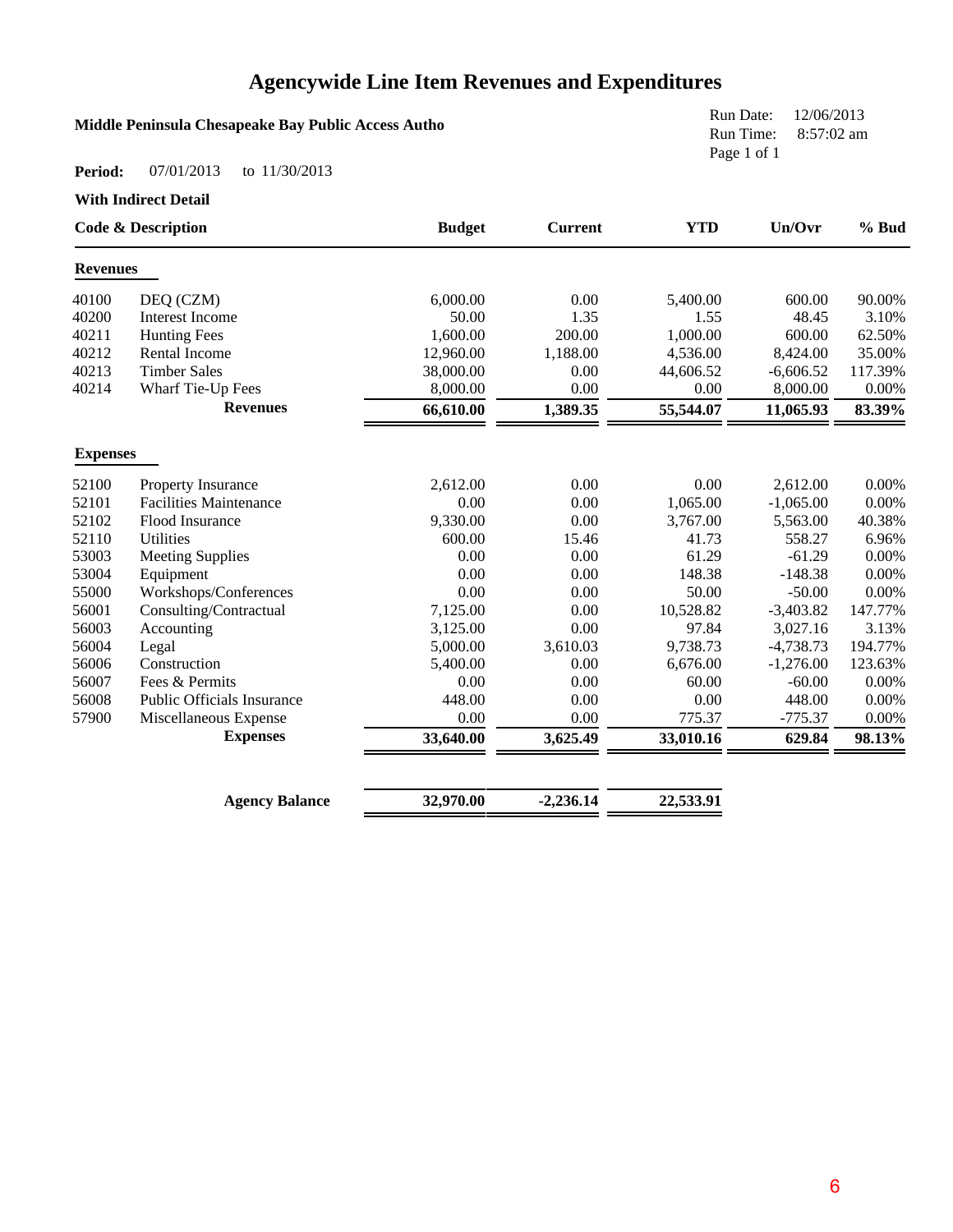**Middle Peninsula Chesapeake Bay Public Access Autho**

Run Date: 12/06/2013 Run Time: 8:56:27 am Page 1 of 7

| <b>Project Code &amp; Description</b> | <b>Budget</b> | <b>Prior Year</b> | <b>Current</b> | <b>YTD</b>            | Proj Tot   | Un/Ovr           | % Bud         |
|---------------------------------------|---------------|-------------------|----------------|-----------------------|------------|------------------|---------------|
| 30014<br><b>Administration_FY14</b>   |               |                   |                | <b>Project Period</b> | 07/01/2013 | to $06/30/2014$  |               |
| <b>Revenues</b>                       |               |                   |                |                       |            |                  |               |
| 40200 Interest Income                 | 50.00         | 0.00              | 0.00           | 0.20                  | 0.20       |                  | 49.80 0.40%   |
| 40211<br><b>Hunting Fees</b>          | 1,600.00      | 0.00              | 200.00         | 1,000.00              | 1,000.00   |                  | 600.00 62.50% |
| 40213 Timber Sales                    | 14,000.00     | 0.00              | 0.00           | 13,845.67             | 13.845.67  |                  | 154.33 98.90% |
| Revenues                              | 15,650.00     | 0.00              | 200.00         | 14,845.87             | 14,845.87  |                  | 804.13 94.86% |
| <b>Expenses</b>                       |               |                   |                |                       |            |                  |               |
| 53003 Meeting Supplies                | 0.00          | 0.00              | 0.00           | 61.29                 | 61.29      | $-61.29$ 0.00%   |               |
| Consulting/Contractu<br>56001         | 6,800.00      | 0.00              | 0.00           | 527.60                | 527.60     | 6,272.40 7.76%   |               |
| 56003 Accounting                      | 3,125.00      | 0.00              | 0.00           | 97.84                 | 97.84      | 3,027.16 3.13%   |               |
| 56004 Legal                           | 5,000.00      | 0.00              | 0.00           | 2.659.38              | 2,659.38   | 2,340.62 53.19%  |               |
| 57900 Miscellaneous Expens            | 0.00          | 0.00              | 0.00           | 775.37                | 775.37     | -775.37 0.00%    |               |
| Expenses                              | 14,925.00     | 0.00              | 0.00           | 4,121.48              | 4,121.48   | 10,803.52 27.61% |               |
| <b>Project Revenues:</b>              | 15,650.00     | 0.00              | 200.00         | 14,845.87             | 14,845.87  |                  | 804.13 94.86% |
| <b>Project Expenses:</b>              | 14.925.00     | 0.00              | 0.00           | 4.121.48              | 4,121.48   | 10.803.52 27.61% |               |
| <b>Project Balance:</b>               | 725.00        | 0.00              | 200.00         | 10,724.39             | 10,724.39  |                  |               |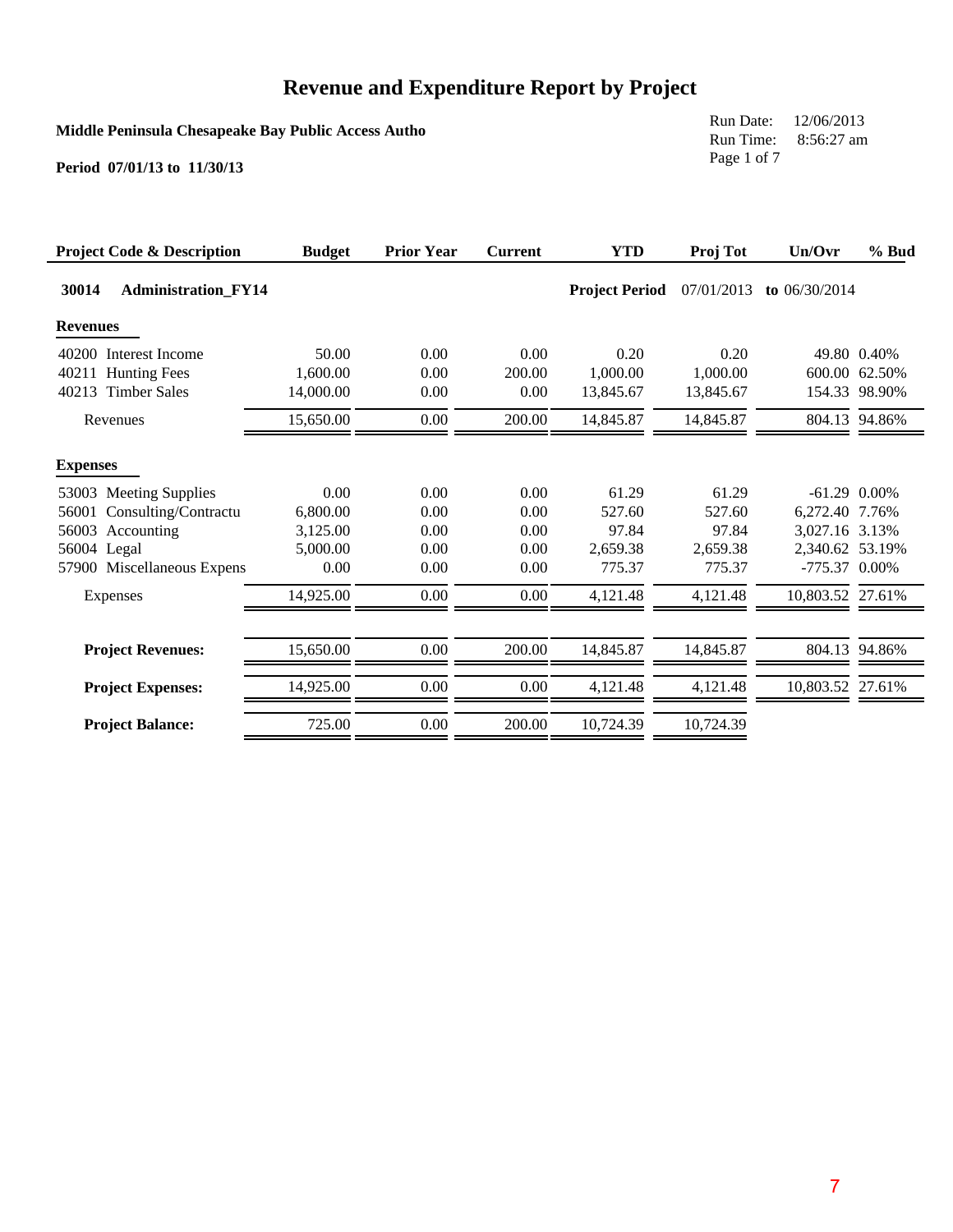**Middle Peninsula Chesapeake Bay Public Access Autho**

Run Date: 12/06/2013 Run Time: 8:56:27 am Page 2 of 7

| <b>Project Code &amp; Description</b>                                           | <b>Budget</b>        | <b>Prior Year</b>    | <b>Current</b>       | <b>YTD</b>                     | Proj Tot                       | Un/Ovr                                                    | % Bud         |
|---------------------------------------------------------------------------------|----------------------|----------------------|----------------------|--------------------------------|--------------------------------|-----------------------------------------------------------|---------------|
| 31003<br><b>Haworth Tract Administration</b>                                    |                      |                      |                      | <b>Project Period</b>          |                                | to                                                        |               |
| <b>Revenues</b>                                                                 |                      |                      |                      |                                |                                |                                                           |               |
| 40200 Interest Income<br>40213 Timber Sales                                     | 0.00<br>16,000.00    | 0.00<br>0.00         | 1.35<br>0.00         | 1.35<br>30,760.85              | 1.35<br>30,760.85              | $-14,760.85$ 192.26%                                      | $-1.35$ 0.00% |
| Revenues                                                                        | 16,000.00            | 0.00                 | 1.35                 | 30,762.20                      | 30,762.20                      | $-14,762.20$ 192.26%                                      |               |
| <b>Expenses</b><br>53004 Equipment<br>Consulting/Contractu<br>56001<br>Expenses | 0.00<br>0.00<br>0.00 | 0.00<br>0.00<br>0.00 | 0.00<br>0.00<br>0.00 | 148.38<br>4,460.65<br>4,609.03 | 148.38<br>4,460.65<br>4,609.03 | $-148.38$ 0.00%<br>$-4,460.65$ 0.00%<br>$-4,609.03$ 0.00% |               |
| <b>Project Revenues:</b><br><b>Project Expenses:</b>                            | 16,000.00<br>0.00    | 0.00<br>0.00         | 1.35<br>0.00         | 30,762.20<br>4,609.03          | 30,762.20<br>4,609.03          | $-14,762.20$ 192.26%<br>-4,609.03 0.00%                   |               |
| <b>Project Balance:</b>                                                         | 16,000.00            | 0.00                 | 1.35                 | 26,153.17                      | 26,153.17                      |                                                           |               |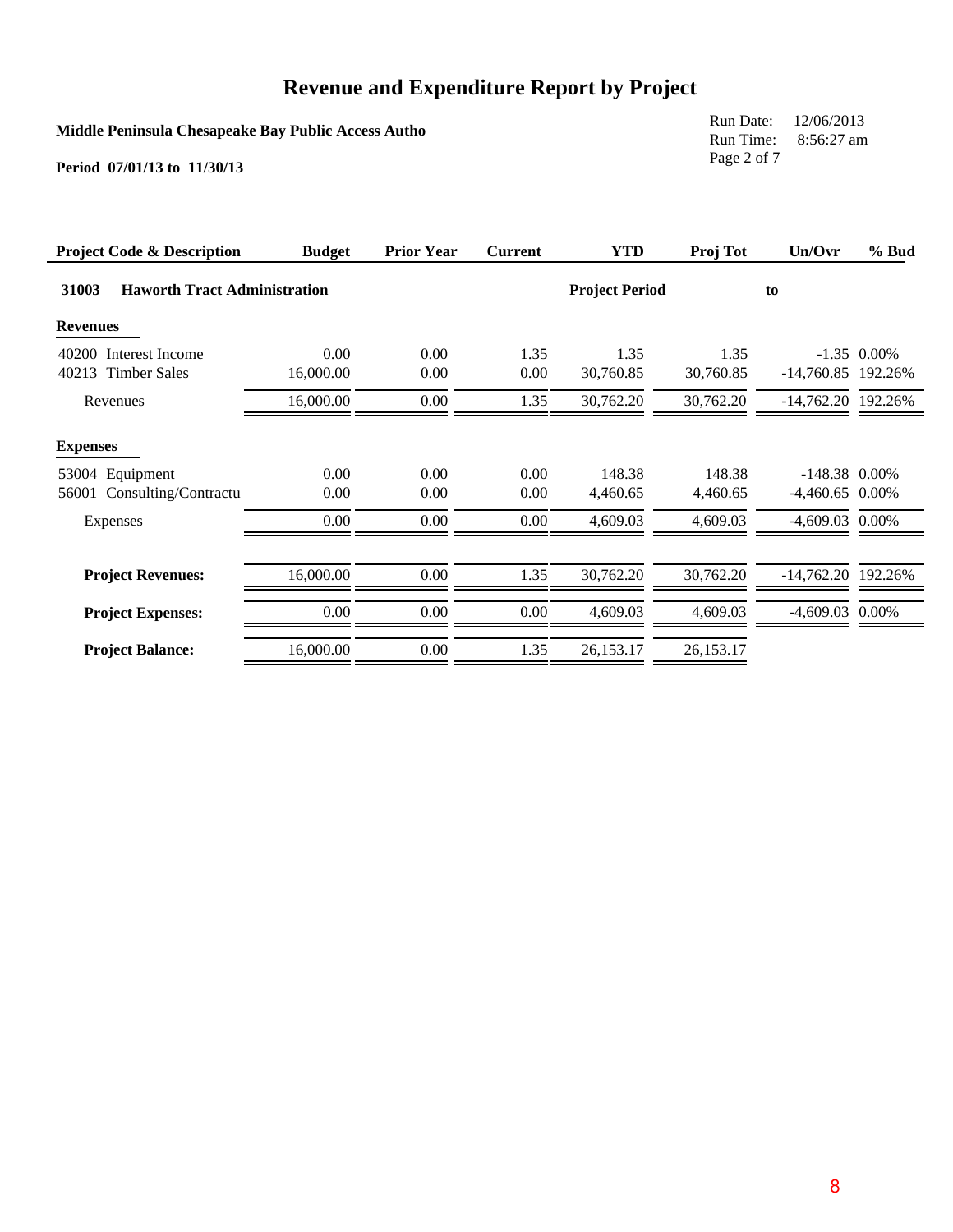**Middle Peninsula Chesapeake Bay Public Access Autho**

Run Date: 12/06/2013 Run Time: 8:56:27 am Page 3 of 7

| <b>Project Code &amp; Description</b>               | <b>Budget</b>         | <b>Prior Year</b> | <b>Current</b>   | <b>YTD</b>            | Proj Tot         | Un/Ovr                            | % Bud             |
|-----------------------------------------------------|-----------------------|-------------------|------------------|-----------------------|------------------|-----------------------------------|-------------------|
| 31006<br><b>Lands End Property Administration</b>   |                       |                   |                  | <b>Project Period</b> |                  | to                                |                   |
| <b>Revenues</b>                                     |                       |                   |                  |                       |                  |                                   |                   |
| 40212 Rental Income<br>40213<br><b>Timber Sales</b> | 12,960.00<br>8,000.00 | 1,080.00<br>0.00  | 1,188.00<br>0.00 | 4,536.00<br>0.00      | 5,616.00<br>0.00 | 7,344.00 43.33%<br>8,000.00 0.00% |                   |
| Revenues                                            | 20,960.00             | 1,080.00          | 1,188.00         | 4,536.00              | 5,616.00         | 15,344.00 26.79%                  |                   |
| <b>Expenses</b>                                     |                       |                   |                  |                       |                  |                                   |                   |
| 52100 Property Insurance                            | 2,007.00              | 2,007.00          | 0.00             | 0.00                  | 2,007.00         |                                   | 0.00 100.00%      |
| 52101 Facilities Maintenanc                         | 0.00                  | 1,690.75          | 0.00             | 1,065.00              | 2,755.75         | $-2,755.75$ 0.00%                 |                   |
| Flood Insurance<br>52102                            | 9,330.00              | 0.00              | 0.00             | 3,767.00              | 3,767.00         | 5,563.00 40.38%                   |                   |
| 52110 Utilities                                     | 600.00                | 403.56            | 15.46            | 41.73                 | 445.29           |                                   | 154.71 74.22%     |
| 55000 Workshops/Conferen                            | 0.00                  | 0.00              | 0.00             | 50.00                 | 50.00            |                                   | $-50.00$ $0.00\%$ |
| 56001 Consulting/Contractu                          | 5,000.00              | 0.00              | 0.00             | 5,175.77              | 5,175.77         | $-175.77$                         | 103.52%           |
| 56004 Legal                                         | 0.00                  | 5,159.13          | 0.00             | 485.62                | 5,644.75         | $-5,644.75$ 0.00%                 |                   |
| 57900 Miscellaneous Expens                          | 0.00                  | 107.98            | 0.00             | 0.00                  | 107.98           | $-107.98$ 0.00%                   |                   |
| Expenses                                            | 16,937.00             | 9,368.42          | 15.46            | 10,585.12             | 19,953.54        | -3,016.54 117.81%                 |                   |
| <b>Project Revenues:</b>                            | 20,960.00             | 1,080.00          | 1,188.00         | 4,536.00              | 5,616.00         | 15,344.00 26.79%                  |                   |
|                                                     |                       |                   |                  |                       |                  |                                   |                   |
| <b>Project Expenses:</b>                            | 16,937.00             | 9,368.42          | 15.46            | 10,585.12             | 19,953.54        | -3,016.54 117.81%                 |                   |
| <b>Project Balance:</b>                             | 4,023.00              | $-8,288.42$       | 1,172.54         | $-6,049.12$           | $-14,337.54$     |                                   |                   |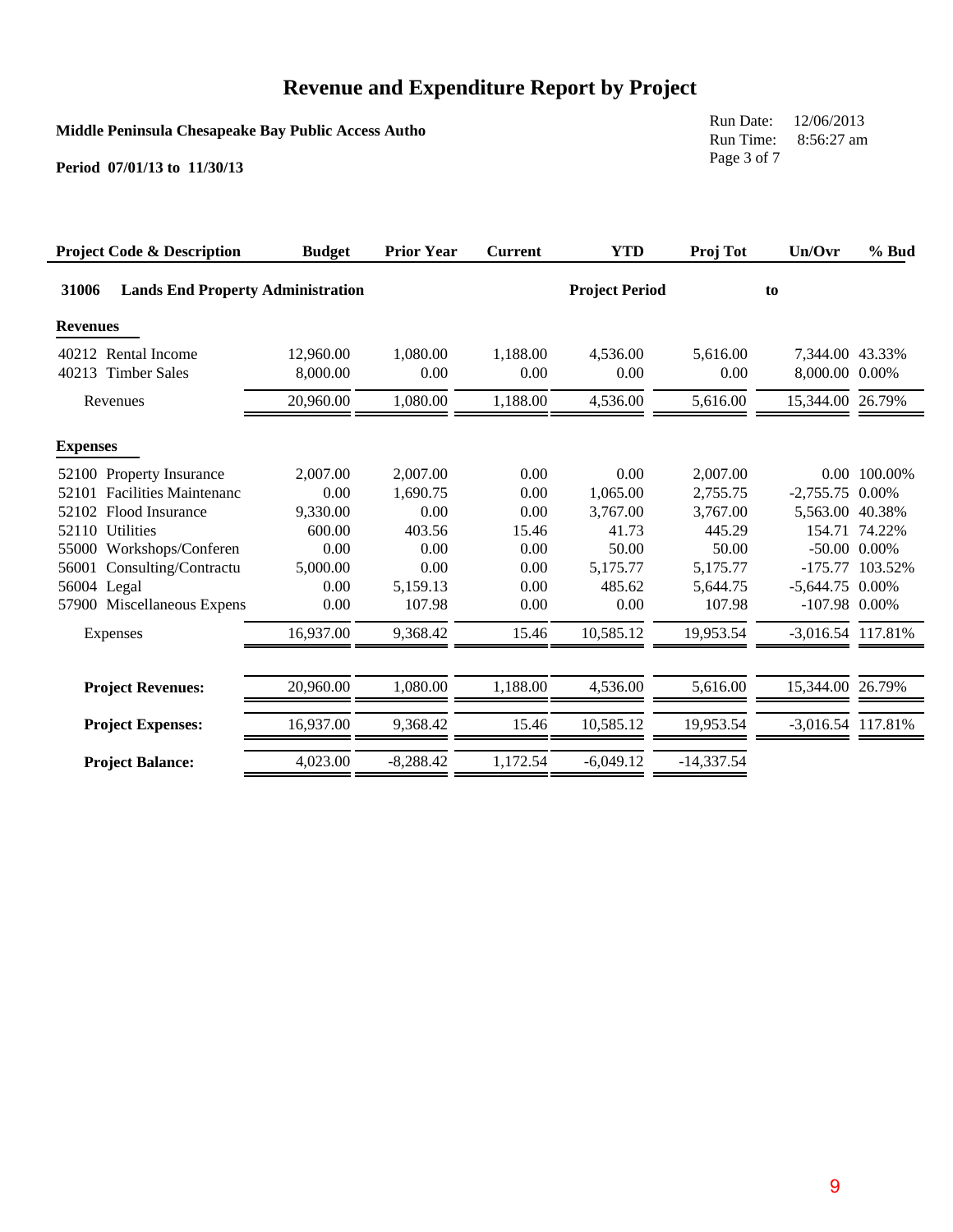**Middle Peninsula Chesapeake Bay Public Access Autho**

Run Date: 12/06/2013 Run Time: 8:56:27 am Page 4 of 7

| <b>Project Code &amp; Description</b>        | <b>Budget</b> | <b>Prior Year</b> | <b>Current</b> | <b>YTD</b>            | Proj Tot    | Un/Ovr            | % Bud            |
|----------------------------------------------|---------------|-------------------|----------------|-----------------------|-------------|-------------------|------------------|
| 31007<br><b>Hall Property Administration</b> |               |                   |                | <b>Project Period</b> | 07/01/2013  | to $06/30/2014$   |                  |
| <b>Expenses</b>                              |               |                   |                |                       |             |                   |                  |
| 56004 Legal                                  | 0.00          | 3,418.09          | 0.00           | 0.00                  | 3.418.09    | $-3,418.09$ 0.00% |                  |
| Expenses                                     | 0.00          | 3,418.09          | 0.00           | 0.00                  | 3,418.09    | $-3,418.09$ 0.00% |                  |
| <b>Project Revenues:</b>                     | 0.00          | 0.00              | 0.00           | 0.00                  | 0.00        |                   | $0.00 \, 0.00\%$ |
| <b>Project Expenses:</b>                     | 0.00          | 3.418.09          | 0.00           | 0.00                  | 3.418.09    | $-3,418.09$ 0.00% |                  |
| <b>Project Balance:</b>                      | 0.00          | $-3.418.09$       | 0.00           | 0.00                  | $-3.418.09$ |                   |                  |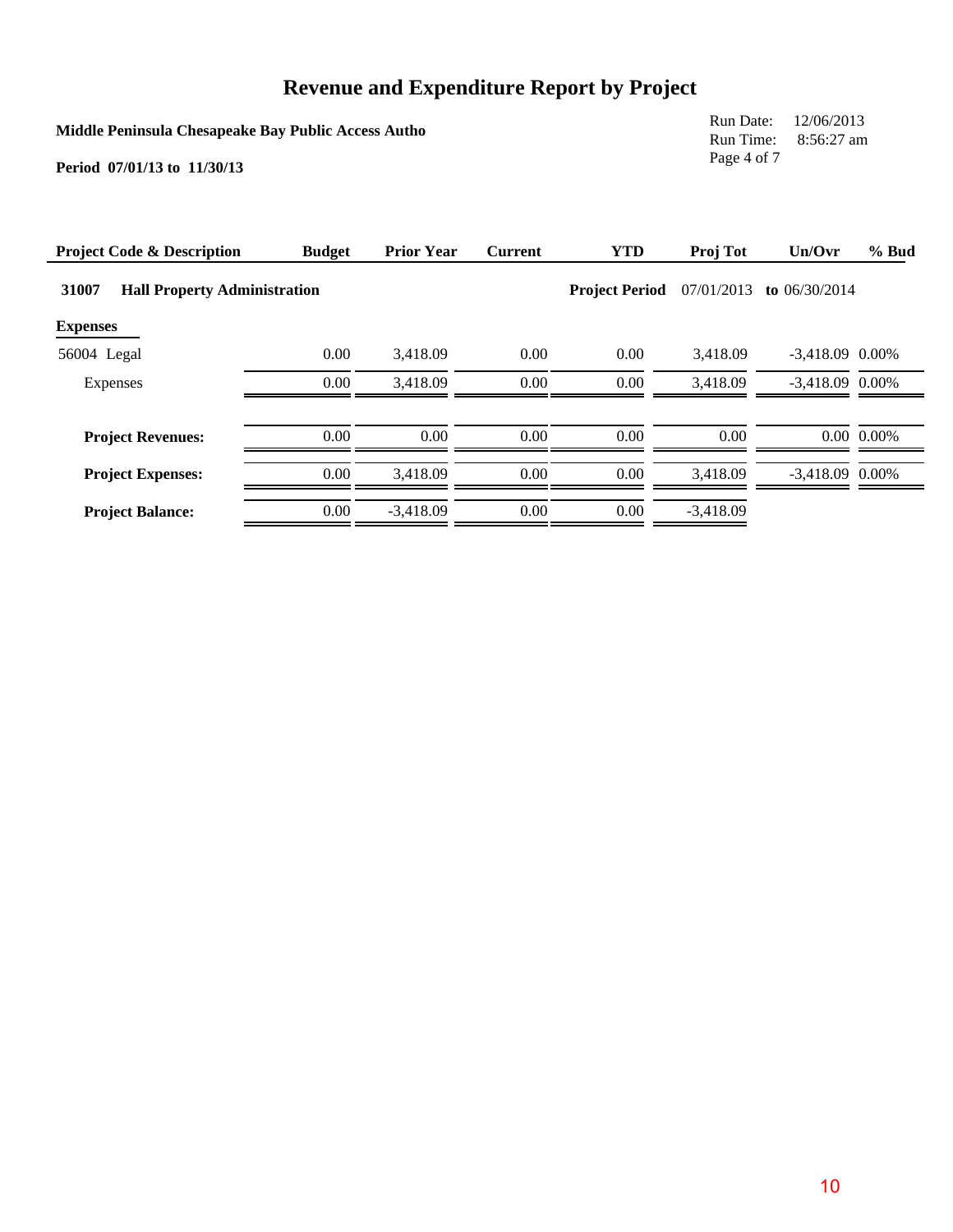**Middle Peninsula Chesapeake Bay Public Access Autho**

Run Date: 12/06/2013 Run Time: 8:56:27 am Page 5 of 7

| <b>Project Code &amp; Description</b>       | <b>Budget</b>      | <b>Prior Year</b> | <b>Current</b> | <b>YTD</b>            | Proj Tot         | Un/Ovr              | $%$ Bud           |
|---------------------------------------------|--------------------|-------------------|----------------|-----------------------|------------------|---------------------|-------------------|
| 32000<br><b>Perrin Wharf Improvements</b>   |                    |                   |                | <b>Project Period</b> | 07/01/2013       | to $09/30/2013$     |                   |
| <b>Revenues</b>                             |                    |                   |                |                       |                  |                     |                   |
| 40000 Agency Matching Fu<br>40100 DEQ (CZM) | 200.00<br>6,000.00 | 0.00<br>0.00      | 0.00<br>0.00   | 0.00<br>5,400.00      | 0.00<br>5,400.00 | 200.00 0.00%        | 600.00 90.00%     |
| Revenues                                    | 6,200.00           | 0.00              | $0.00\,$       | 5,400.00              | 5,400.00         |                     | 800.00 87.10%     |
| <b>Expenses</b>                             |                    |                   |                |                       |                  |                     |                   |
| Consulting/Contractu<br>56001               | 325.00             | 0.00              | 0.00           | 364.80                | 364.80           |                     | -39.80 112.25%    |
| Construction<br>56006                       | 5,476.00           | 0.00              | 0.00           | 6,676.00              | 6,676.00         | $-1,200.00$ 121.91% |                   |
| 56007 Fees & Permits                        | 0.00               | 0.00              | 0.00           | 60.00                 | 60.00            |                     | $-60.00$ $0.00\%$ |
| 57900 Miscellaneous Expens                  | 399.00             | 0.00              | 0.00           | 0.00                  | 0.00             | 399.00 0.00%        |                   |
| Expenses                                    | 6,200.00           | 0.00              | $0.00\,$       | 7,100.80              | 7,100.80         |                     | -900.80 114.53%   |
| <b>Project Revenues:</b>                    | 6,200.00           | 0.00              | $0.00\,$       | 5,400.00              | 5,400.00         |                     | 800.00 87.10%     |
| <b>Project Expenses:</b>                    | 6,200.00           | 0.00              | $0.00\,$       | 7,100.80              | 7,100.80         |                     | -900.80 114.53%   |
| <b>Project Balance:</b>                     | 0.00               | 0.00              | $0.00\,$       | $-1,700.80$           | $-1,700.80$      |                     |                   |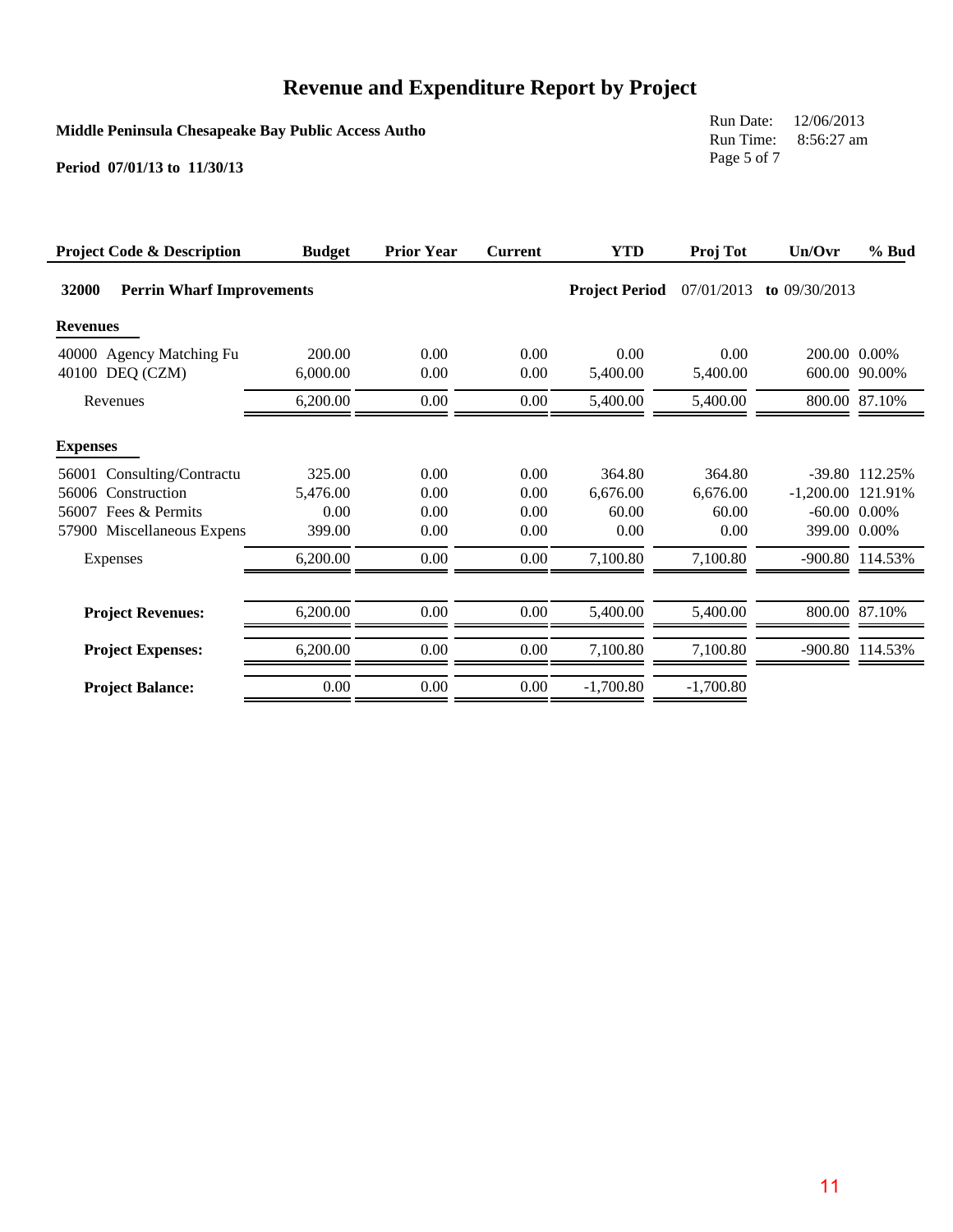**Middle Peninsula Chesapeake Bay Public Access Autho**

Run Date: 12/06/2013 Run Time: 8:56:27 am Page 6 of 7

| <b>Project Code &amp; Description</b> | <b>Budget</b> | <b>Prior Year</b> | <b>Current</b> | <b>YTD</b>            | Proj Tot    | Un/Ovr            | % Bud          |
|---------------------------------------|---------------|-------------------|----------------|-----------------------|-------------|-------------------|----------------|
| 32001<br><b>Sloop Landing</b>         |               |                   |                | <b>Project Period</b> | 10/11/2013  | to $06/30/2014$   |                |
| <b>Expenses</b>                       |               |                   |                |                       |             |                   |                |
| 56004 Legal                           | 0.00          | 0.00              | 2,237.53       | 4,079.03              | 4,079.03    | $-4,079.03$ 0.00% |                |
| Expenses                              | 0.00          | 0.00              | 2.237.53       | 4,079.03              | 4,079.03    | $-4.079.03$ 0.00% |                |
| <b>Project Revenues:</b>              | 0.00          | 0.00              | 0.00           | 0.00                  | 0.00        |                   | $0.00\ 0.00\%$ |
| <b>Project Expenses:</b>              | 0.00          | 0.00              | 2.237.53       | 4,079.03              | 4,079.03    | $-4.079.03$ 0.00% |                |
| <b>Project Balance:</b>               | 0.00          | 0.00              | $-2.237.53$    | $-4,079.03$           | $-4.079.03$ |                   |                |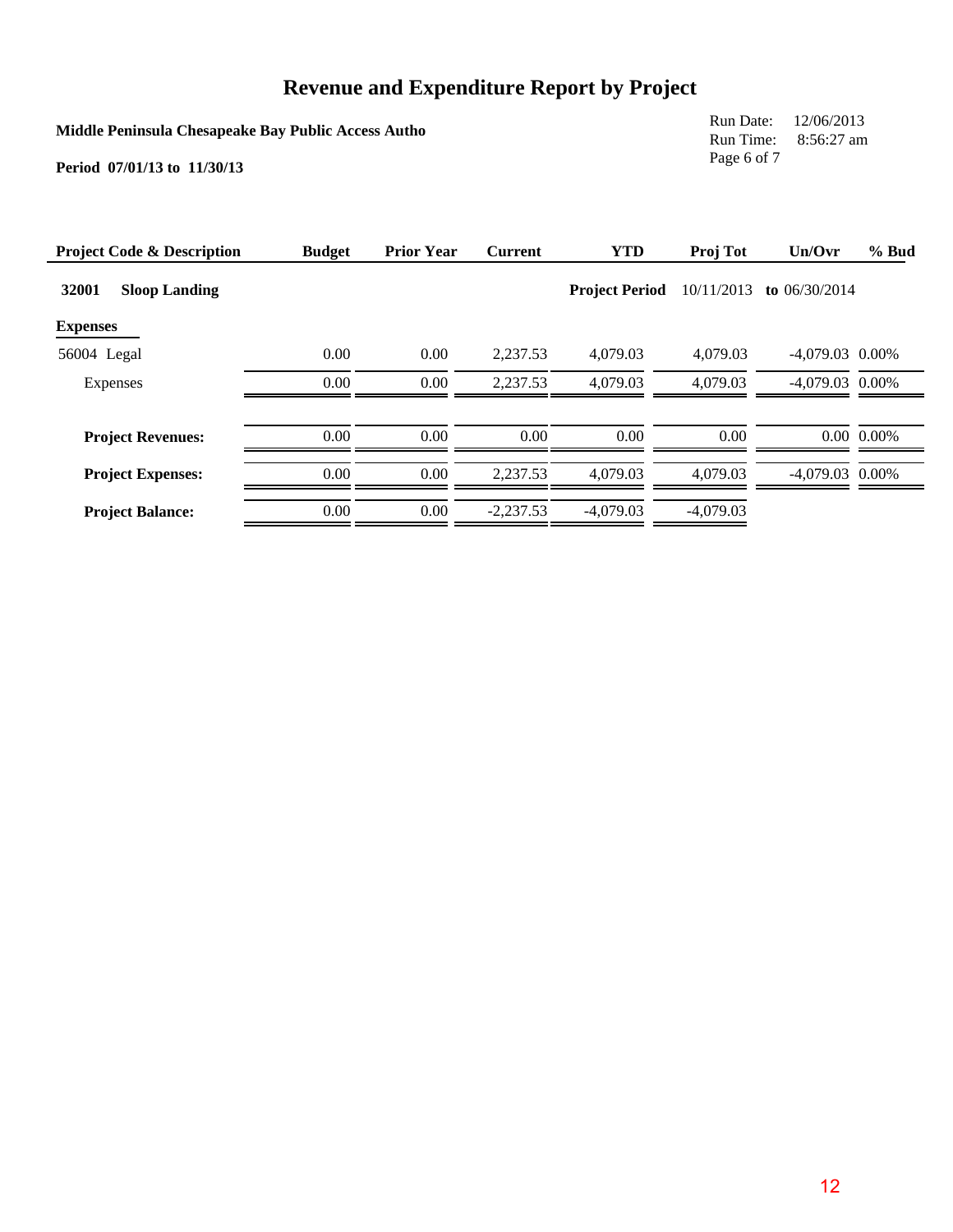**Middle Peninsula Chesapeake Bay Public Access Autho**

Run Date: 12/06/2013 Run Time: 8:56:27 am Page 7 of 7

| <b>Project Code &amp; Description</b> | <b>Budget</b> | <b>Prior Year</b> | <b>Current</b> | <b>YTD</b>            | Proj Tot    | Un/Ovr            | $%$ Bud             |
|---------------------------------------|---------------|-------------------|----------------|-----------------------|-------------|-------------------|---------------------|
| 32002<br><b>Dutchmans Point</b>       |               |                   |                | <b>Project Period</b> |             | to                |                     |
| <b>Expenses</b>                       |               |                   |                |                       |             |                   |                     |
| 56004 Legal                           | 0.00          | 0.00              | 1,372.50       | 2.514.70              | 2,514.70    | $-2,514.70$ 0.00% |                     |
| Expenses                              | 0.00          | 0.00              | 1,372.50       | 2,514.70              | 2,514.70    | $-2,514.70$ 0.00% |                     |
|                                       |               |                   |                |                       |             |                   |                     |
| <b>Project Revenues:</b>              | 0.00          | 0.00              | 0.00           | 0.00                  | 0.00        |                   | $0.00 \quad 0.00\%$ |
| <b>Project Expenses:</b>              | 0.00          | 0.00              | 1.372.50       | 2,514.70              | 2.514.70    | $-2,514.70$ 0.00% |                     |
| <b>Project Balance:</b>               | 0.00          | 0.00              | $-1,372.50$    | $-2,514.70$           | $-2,514.70$ |                   |                     |
| <b>Report Total:</b>                  |               |                   | $-2,236.14$    | 22,533.91             |             |                   |                     |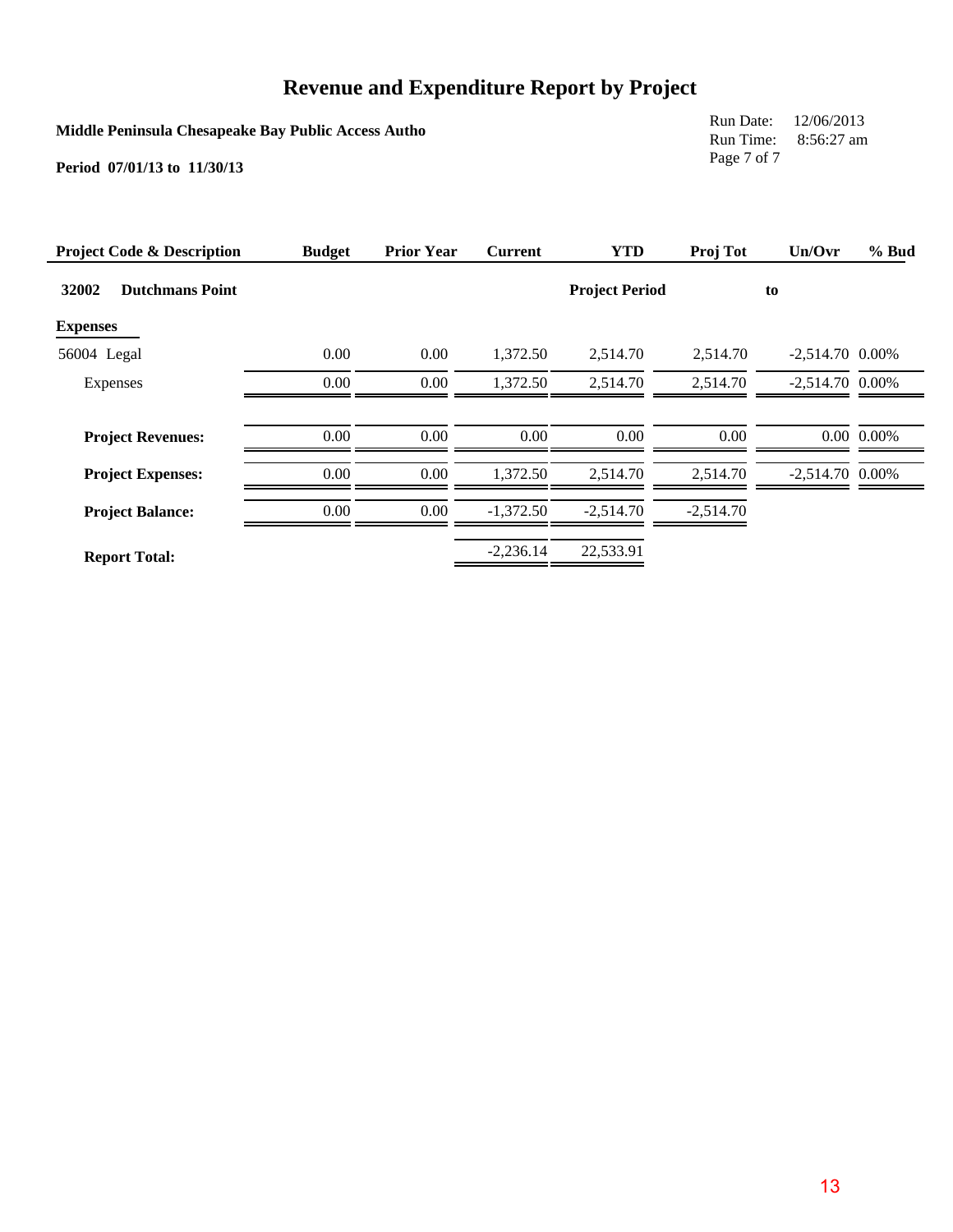#### **STATEMENT OF WORK**

This Statement of Work (the "SOW") is made this  $5<sup>st</sup>$  day of December, 2013 (the "Effective" Date") by and between Middle Peninsula Chesapeake Bay Public Access Authority ("Partner") and Virginia Interactive, LLC ("VIC" or "Contractor").

WHEREAS, the Contractor and Stafford County previously entered into that certain Contract for Services, dated the  $1<sup>th</sup>$  day of August, 2013 (the "Services Contract") which allows for Authorized Entities as defined in the Services Contract, to contract for services under the Services Contract; and

WHEREAS, the Partner is an Authorized Entity that desires to receive services under the Services Contract, and on the terms and conditions contained herein and in the Service Contract; and

WHEREAS, the Contractor is agreeable to providing services to the Partner on the terms and conditions contained herein and in the Service Contract.

NOW, THEREFORE, for valid consideration, the receipt and sufficiency of which are hereby acknowledged, the parties agree as follows:

- 1. Term. The term of this SOW is as follows: one (1) year. The SOW may be renewed for additional nine (9), one (1) year periods upon mutual written agreement of the parties; provided, however, that this SOW shall under no circumstances extend past July 31, 2023 (the End Date, as that term is defined in the Services Contract).
- 2. Reserved.
- 3. Services; Functional Specifications. The services to be provided hereunder (the "Services") and the associated functional specifications are described in Schedule 1, attached hereto and incorporated herein by reference.
- 4. Contractor Software. This SOW does not require the Contractor's creation of Contractor Software. The Contractor Software provided under this SOW is as follows, all as may be further described in Schedule 1 hereto: Online Site and Facility Reservation and Payment System.

 Contractor will provide access to VPP and CDB (each, an Electronic Service, as that term is defined in the Services Contract) to process payments made by end users of the above service. Notwithstanding anything in the Services Contract to the contrary, payment processing will be provided by Contractor using VPP, located in Contractor's own processing environment. The VPP shall undergo a SSAE no. 16 audit.

 Contractor reserves the right to transition payment processing to its Affiliate's payment processing tool, TPE, upon written notice to Partner.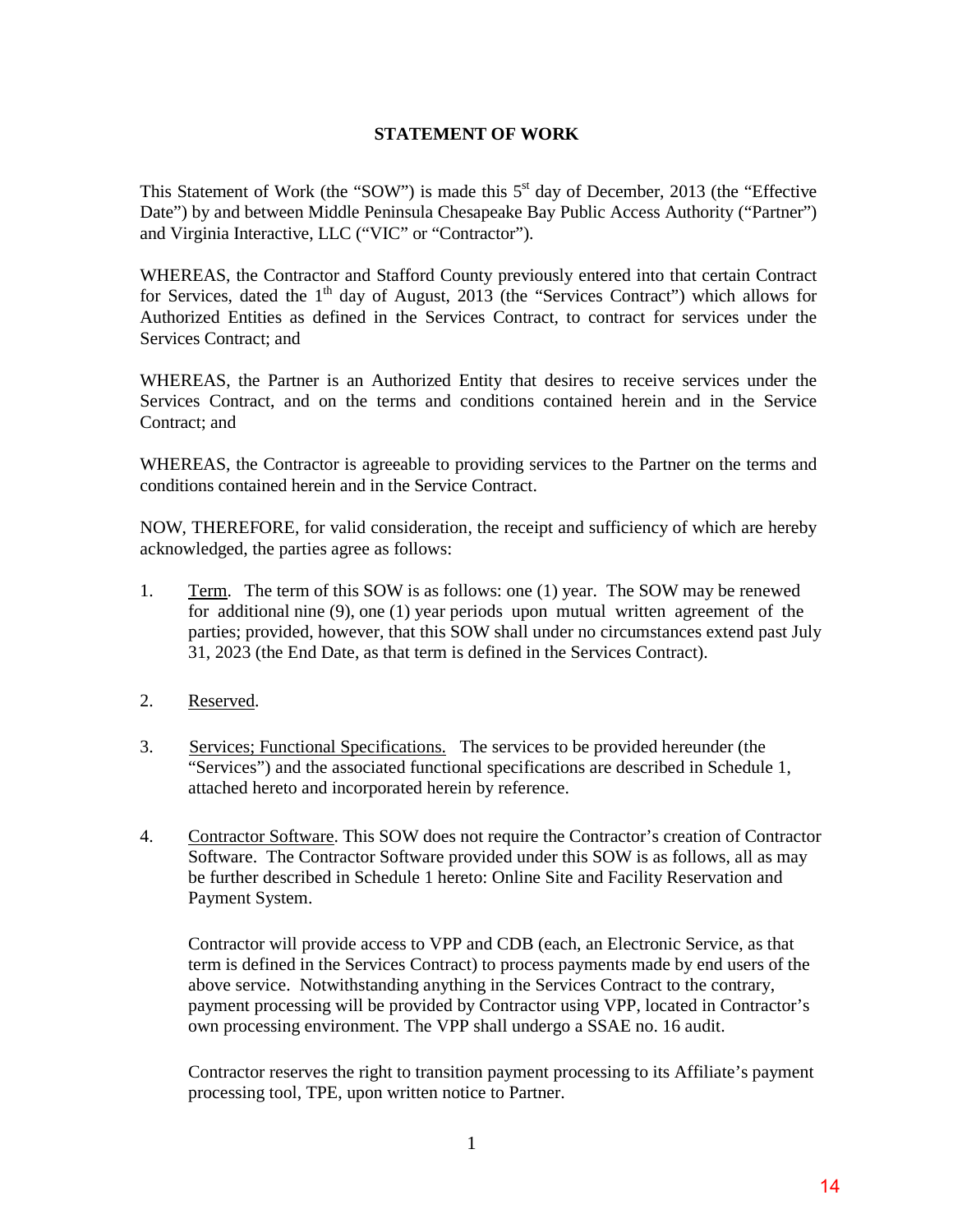As more specifically set forth in the Services Contract, the Contractor retains ownership of all software provided and/or created hereunder.

- 5. Payment. The Contractor will be paid for the Services in accordance with Schedule 2, attached hereto and incorporated herein by reference. Partner understands that its compliance with the Elavon/PayPal terms and conditions set forth in Schedule 2-1, is a condition precedent to Contractor's provision of services hereunder. Partner hereby agrees to comply with Schedule 2-1. Promptly following termination or expiration of this SOW, Partner shall pay to Contractor any sums due under this SOW.
- 6. Minimum Term. As used in Exhibit A of the Services Contract, the Minimum Term applicable to the Contractor Software provided under this SOW is three (3) year.
- 7. Termination. This SOW may be terminated as follows:
	- a. **Termination for Convenience**. Partner may terminate this SOW, without cause, upon thirty (30) days' prior written notice to Contractor.
	- b. **Termination for Default.** Either party may terminate this SOW, without further obligation, for the material, uncured default of the other party or its agents or employees with respect to any agreement or provision contained herein. Upon the occurrence of a material event of default, the non-defaulting party shall send the defaulting party written notice of default. The defaulting party shall have thirty (30) calendar days from the date of the notice in which to cure any default. If the default is not cured within the thirty (30) calendar day period, then the non-defaulting party may terminate the SOW as described above. At the election of the non-defaulting party, termination of this SOW for uncured default shall operate to automatically terminate any remaining SOWs executed by and between the Contractor and the Partner.

#### c. **Termination for Non-Appropriation of Funds.**

- i. If funds are not appropriated for any succeeding fiscal year subsequent to the one in which this SOW is entered into, for purposes of this SOW, and if the Services are paid for with appropriated funding, then the Partner may terminate this SOW upon thirty (30) calendar days prior written notice to the Contractor. Should termination be accomplished in accordance with this Section, the Partner shall be liable only for payments due through the date of termination.
- ii. The Partner agrees that should it terminate in accordance with this Section, it shall not obtain services which are substantially equal to or similar to those for which this SOW was entered into. This provision shall survive any termination of the SOW.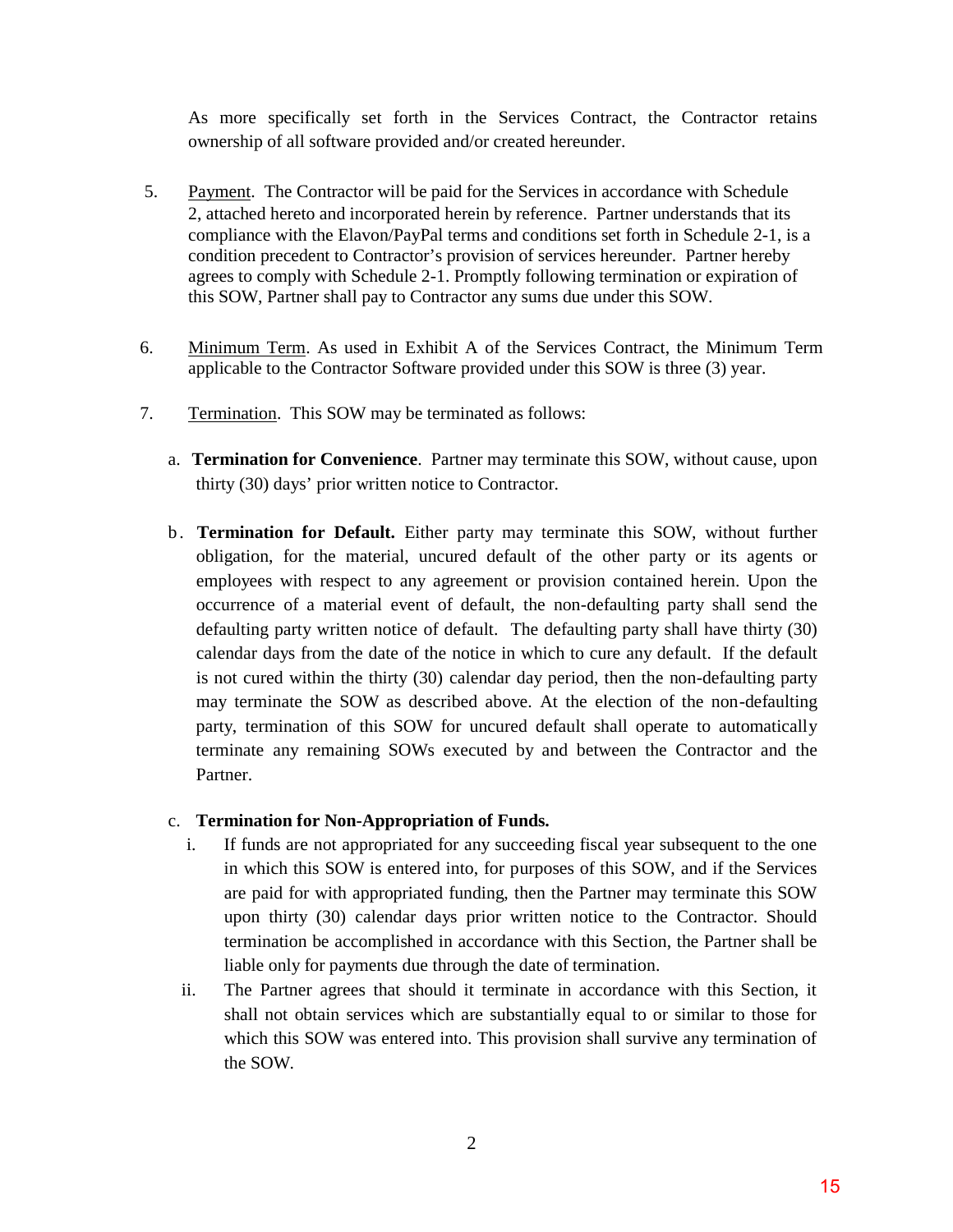- 8. Amendments. This SOW may only be amended upon the written agreement of the parties hereto. Should the Services Contract be amended and said amendment materially and negatively impacts the Partner, then Partner may terminate the SOW for its convenience and without penalty upon sixty (60) calendar days' prior written notice to Contractor
- 9. Notices. Stafford County is hereby designated by the Partner as the person to receive legal notices hereunder on behalf of the Partner at the following address:

Middle Peninsula Chesapeake Bay Public Access Authority 125 Bowden Street PO Box 286 Saluda, VA 23149

Virginia Interactive, LLC is hereby designated by Contractor as the person to receive legal notices hereunder on behalf of Contractor at the following address:

Virginia Interactive, LLC 1111 East Main Street Suite 901 Richmond, Virginia 23219

With a copy to: NICUSA, Inc. Attn: General Counsel ("Legal Notice") 25501 W. Valley Parkway, Ste. 300 Olathe, KS 66061

Each party may change its designation for notice following written notice to the other parties.

Notices by the parties to one another shall be given in writing to the persons identified above or to such other persons as may be subsequently identified in a written notice. Such notices shall be effective on the date of mailing or transmission if sent by U.S. first-class or restricted delivery mail, postpaid, certified mail, return receipt requested or by any reputable overnight delivery service, prepaid, or by facsimile transmission or electronic mail if proof of transmission is retained.

### 10. Additional Terms and Conditions.

- a. **Severability**. Should any provision of this SOW (or the Services Contract, as applicable to this SOW) be found invalid, ineffective or unenforceable under present or future law, the remainder of the provisions shall remain in full force and effect and shall in no way be affected, impaired or invalidated.
- b. **Liability for Content**. Contractor is not responsible for the content of any information provided to them for purposes of fulfilling the obligations of this SOW, or for the transmission, accessing or reception of the information by third parties. The Partner acknowledges that Contractor exercises no control, censorship, or direction over the links the Partner may request to other non-Contactor provided sites that may be made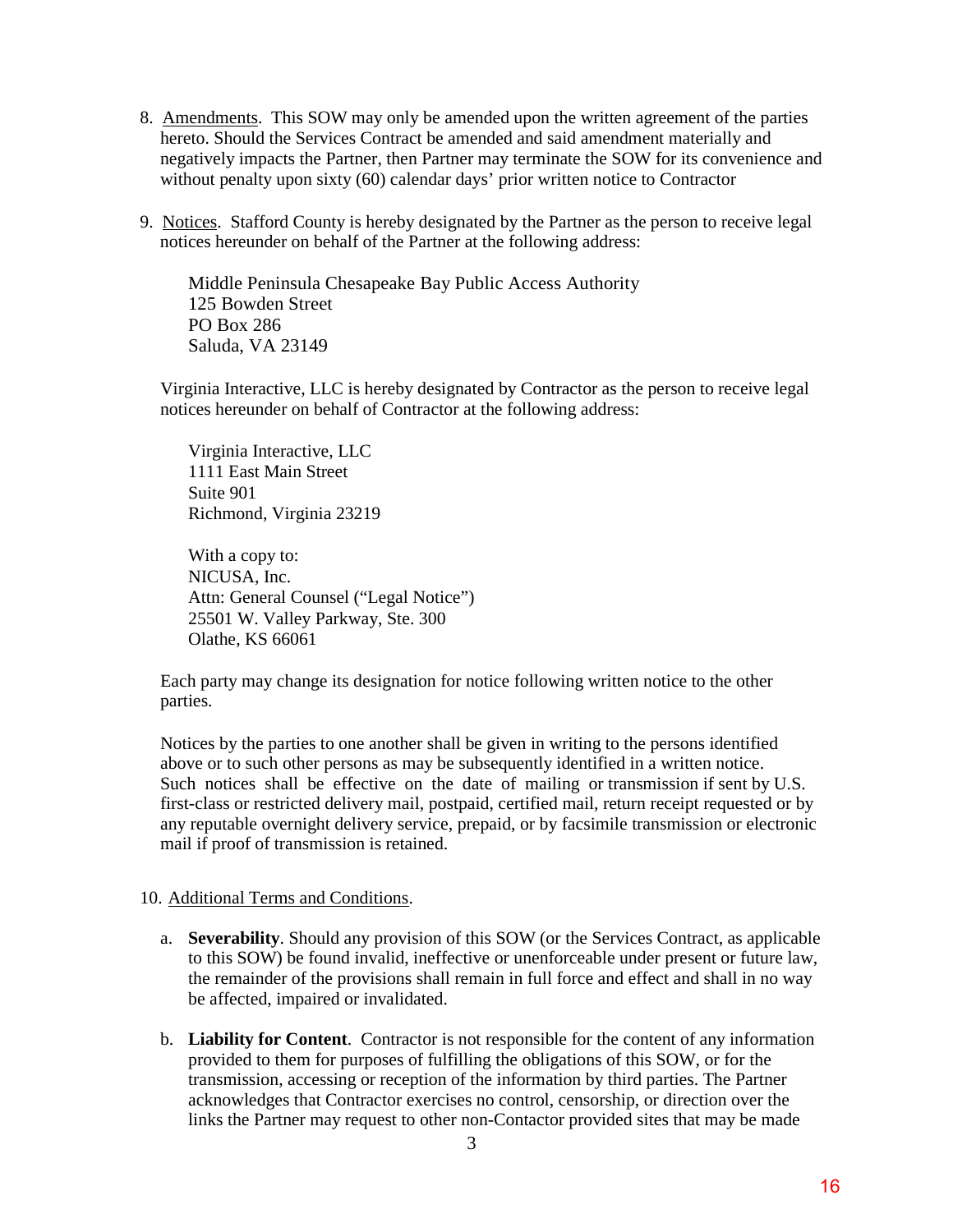available through the Services Contract. Further, the Partner acknowledges that Contractor exercises no control, censorship, or direction over the content of the Partner's public records or text furnished by the Partner.

- c. **Partner Obligations**. During the term of this SOW, the Partner agrees to perform the following tasks:
	- i. Provide all required information in an agreed upon electronic format. Respond in a timely manner to any comments or questions that Contractor receives regarding the Partner's service that Contractor's staff is not qualified to answer.
	- ii. Make reasonable efforts to ensure that the service provided by Contractor, including programming and graphical development information, will only be used for appropriate and reasonable official business requirements of the Partner.
	- iii. Pay the Contractor transaction fee as outlined in Fee and Payment Schedule 2 and per the Commonwealth of Virginia's standards.
	- iv. Pay all merchant account fees as outlined in Schedule 2 to be billed by and paid directly to Elavon.
	- v. Pay all PayPal/VeriSign monthly credit card fees related to the use of the payment services and Schedule 2 and Schedule 2-1. PayPal/VeriSign fees will be paid as a pass-through charge to Contractor. Elavon fees are billed and paid directly to Elavon.
	- vi. Pay all ACH transaction and batch fees billed by and paid directly to Wells Fargo.

IN WITNESS WHEREOF, the parties having read and understood the foregoing sections of this SOW including all documents and exhibits incorporated therein by reference, expressly agree to these terms and conditions as evidenced by their respective dated signatures below:

### **Virginia Interactive, LLC**

Signature Date

Printed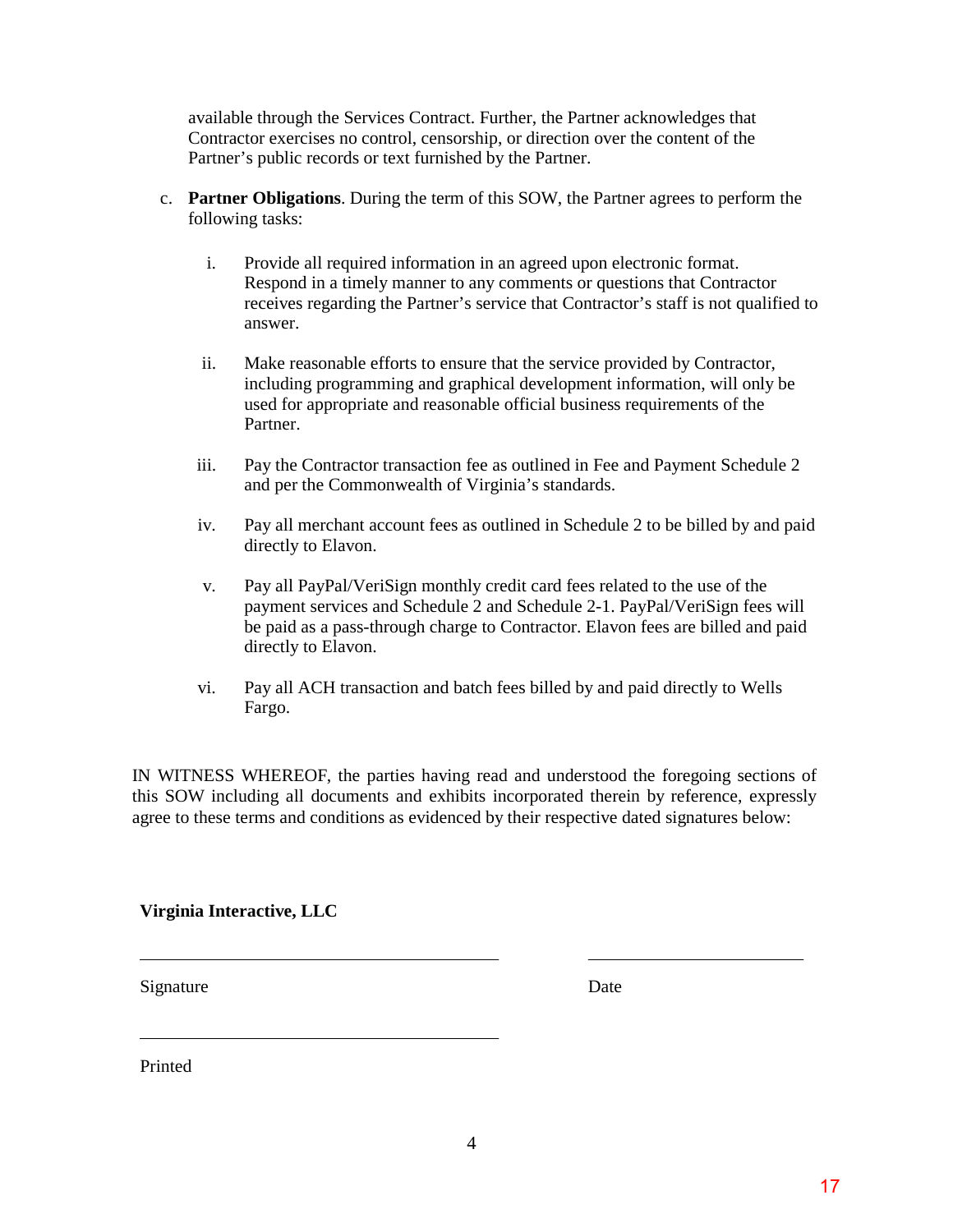Title

# **Middle Peninsula Chesapeake Bay Public Access Authority**

<u> 1989 - Johann Stoff, fransk politik (d. 1989)</u>

Signature

Printed

Title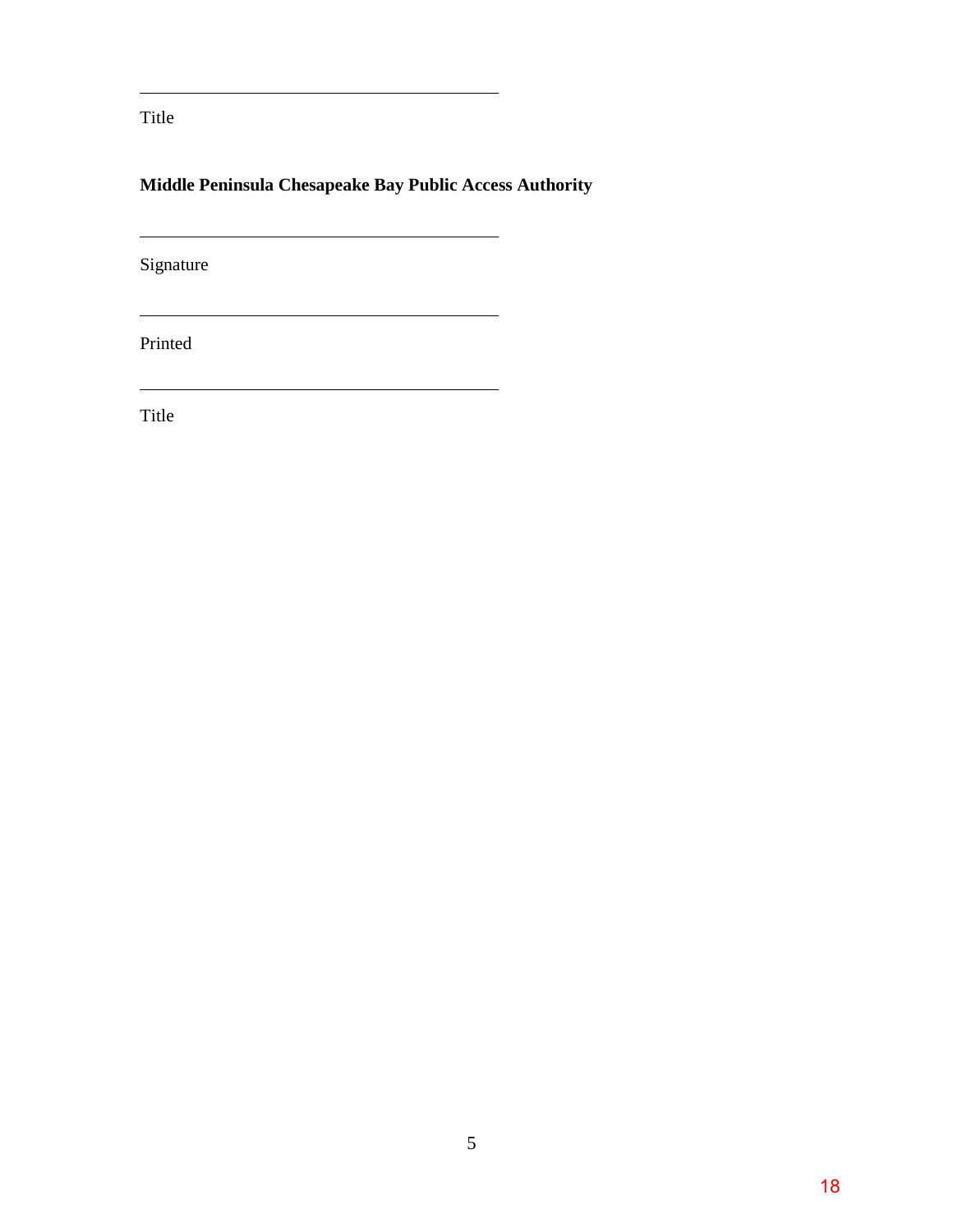#### Schedule 1: Functional Specifications for the Services

The Contractor agrees to provide the following services and in so doing, perform the following specific actions:

- A. Payment Processing and Applications
	- 1. Develop and implement online Site and Facility Reservation application including the ability for the Partner to collect online credit card payments from citizens. The online Site and Facility Reservation application will only accept credit cards payments and the Partner will incur the associated cost of transaction fees.
	- 2. Set up an appropriate electronic file transfer mechanism to be used to update information for the Partner online Site and Facility Reservation application.
	- 3. Contractor shall not aggregate independent sources of information to which it has access, including the Partner's data, for the purpose of building comprehensive data records about the citizens of Virginia.
	- 4. Contractor will invoice the Partner according to Schedule 2: Fee, Payments, and Flow of Funds.

**Notwithstanding anything to the contrary, it is agreed that this SOW does not provide for Contractor's modification or installation of upgrades, etc. to the currently existing services, Contractor Software and Third Party Software; rather, this SOW is intended to allow for the continuation of services as they existed immediately prior to the effective date of this SOW. Contractor shall not be required to make any modifications, enhancements or the like absent the subsequent, written agreement of the parties hereto**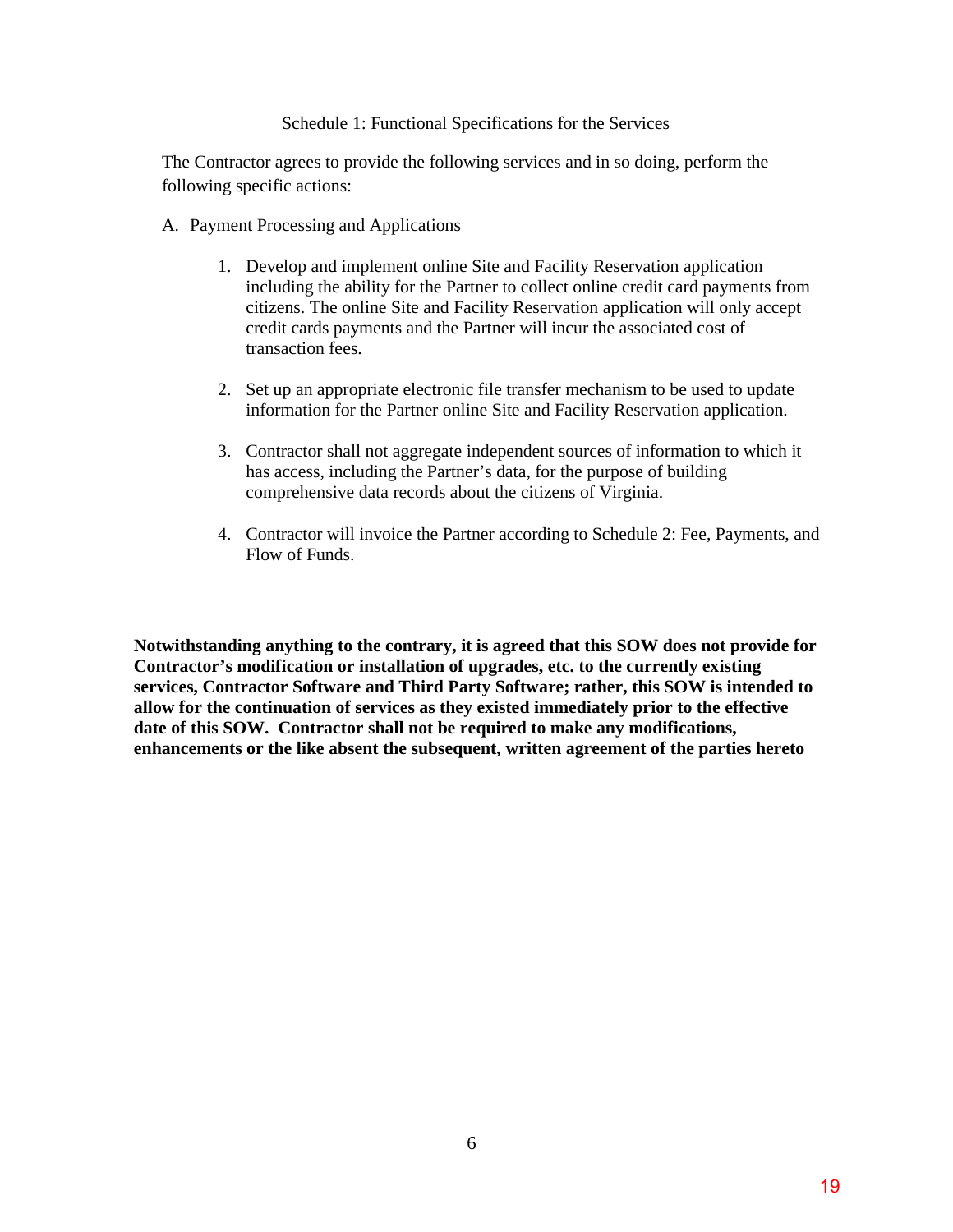Schedule 2: Fees, Payments and Flow of Funds

### **Rates for Application Services**

### **Services Summary:**

VI will provide the online applications (as identified in Schedule 1 to this SOW) for operation and management for Middle Peninsula Chesapeake Bay Public Access Authority and payment processing for the application. Services include regular maintenance of hardware, support software and facilities required to host and maintain the services.

Services do not include enhancements, modifications, upgrades or updates to the application's function, design, or enhancements. Any enhancement, modifications and/or upgrades and any new application development not referred in Schedule 1 shall require subsequent written agreement of the parties.

### **A. Hybrid Model**.

The estimated value of services to be performed developing the online Site and Facility Reservation application would be approximately \$37,500. In an effort to assist the Partner in moving the project forward with less initial impact, VI is proposing a hybrid funding model using a reduced up front time and materials cost of \$8,000 in combination with an ongoing selffunding approach.

To assist the Partner with hosting, ongoing maintenance, and future enhancements to the application, a self-funded revenue approach will be implemented. Using this model, once the application is placed into production, VI will invoice the Partner monthly based on the total cost of reservations that are processed through the application occurring in the preceding month.

The self-funded VI fee for this service will be the greater of either a minimum \$1.00 fixed fee or 5% of the cost per reservation processed through the application (example: a \$20.00 reservation would generate a \$1.00 VI fee while a \$200.00 reservation would generate a \$10.00 fee). The VI transaction fee will cover development for enhancements, hosting, maintenance, marketing and customer service. VI shall provide all documentation necessary to enable the Partner to verify the total fees invoiced per month. The Partner will pay such fees promptly upon receipt of the invoice.

| Middle Peninsula Chesapeake Bay Public Access<br><b>Authority Site and Facility Reservations</b><br>application | Cost                    |  |
|-----------------------------------------------------------------------------------------------------------------|-------------------------|--|
| Onetime fee for Development and Implementation                                                                  | \$8,000                 |  |
| VI Online Fee for Credit Card Payments – Per<br>Transaction                                                     | Greater of \$1.00 or 5% |  |
| PayPal/VeriSign – Monthly Fee                                                                                   | \$15.00                 |  |
| PayPal/VeriSign – Fee if exceed 1000 Transactions                                                               | \$.05 / transaction     |  |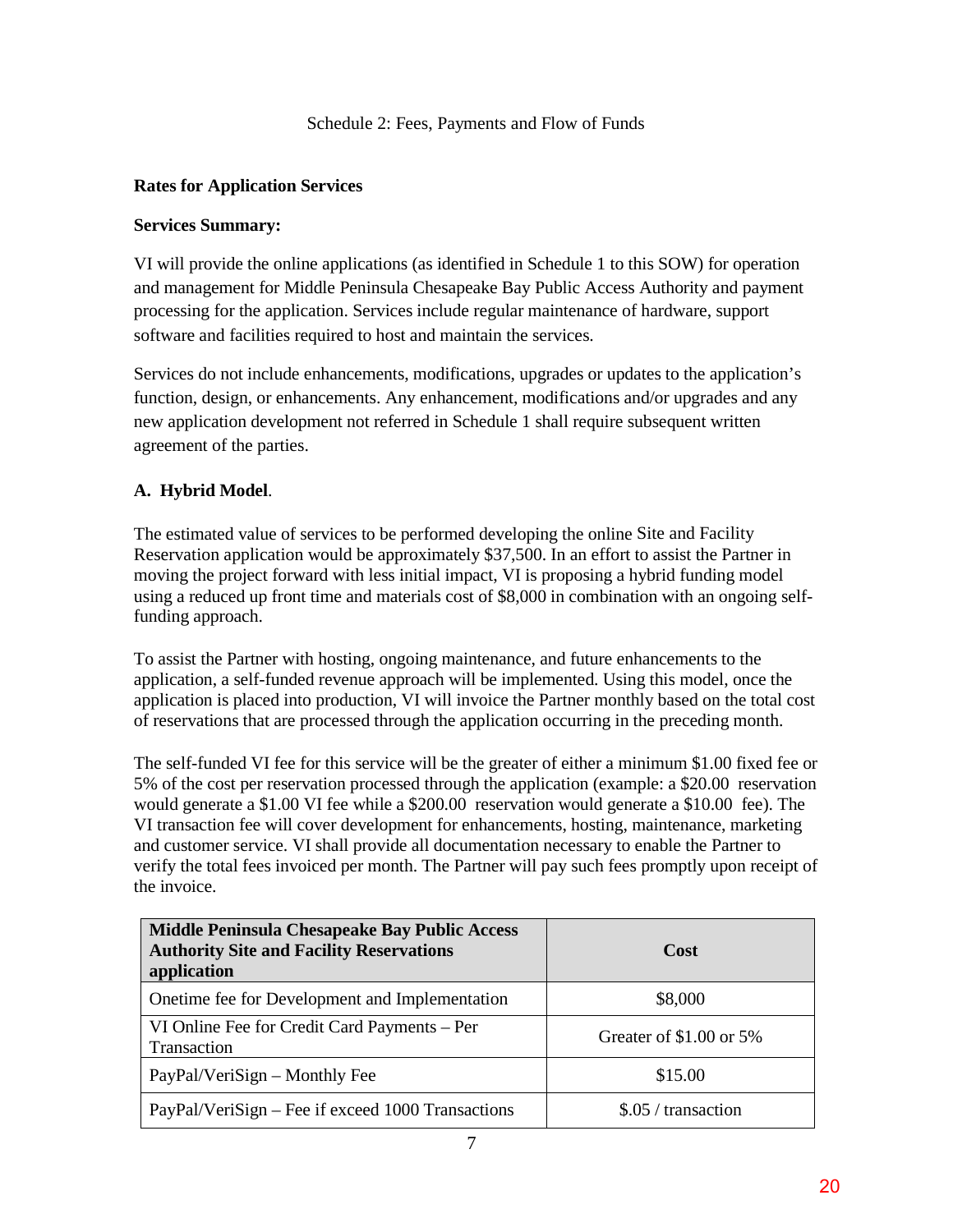| ner montu |  |
|-----------|--|
|           |  |
|           |  |

A transaction is defined as either a full or partial payment on each individual item paid. One payment may consist of multiple transactions.

The VI transaction fee does not reflect any costs associated with the credit card and ACH/echeck processing payment fees. Middle Peninsula Chesapeake Bay Public Access Authority Office of the Treasurer would be responsible for covering costs associated with the credit card and ACH/e-check payment processing fees.

### **B. Online Credit Card Payment Fees**

### **I. Commonwealth of Virginia - Elavon, Inc. Contract #CMI 01-010**

The Treasurer of Virginia negotiates the applicable online credit card processing fees on behalf of Commonwealth entities. The current online credit card processing fees include the following for MasterCard and VISA and Discover. American Express will have separate rates.

- The Virginia Department of Treasury's Merchant Card Information Page: <http://www.trs.virginia.gov/cash/MerchantCard.aspx>
- Pricing Estimator Tool This tool is used to calculate your estimated annual merchant card expenses. [http://www.trs.virginia.gov/Documents/Cash/Pricing\\_estimator.xls](http://www.trs.virginia.gov/Documents/Cash/Pricing_estimator.xls)
- Interchange Reference Guide This document displays the current card association pass through interchange fees under the merchant contract. In addition to these fees, Elavon will charge government agencies an additional \$0.025/per transaction fee. http://www.trs.virginia.gov/Documents/Cash/Interchange\_Reference\_Guide.xls
- [PCI Compliance Guide](http://www.trs.virginia.gov/Documents/Cash/PCI%20Compliance%20Guide.pdf)  This document explains the Payment Card Industry's electronic payment processing rules. <http://www.trs.virginia.gov/Documents/Cash/PCI%20Compliance%20Guide.pdf>

This Pricing Schedule (to the extent of the Elavon, Paypal/VeriSign fees) remains in effect until and unless modified by the Commonwealth of Virginia in its contract with the Elavon, Inc., or another credit card merchant bank. Contractor's fees shall remain in effect and will not be modified unless otherwise agreed by the parties in writing (with the exception of Professional Services rates, which are updated from year to year with Contractor's current rates).

The Partner is responsible for all applicable credit card fees. The Partner will make payments directly to Elavon, Inc.

# **2**. **PayPal/VeriSign Fees**

Virginia Interactive has negotiated the applicable online PayPal/VeriSign fees on behalf of Commonwealth entities. The current fees are: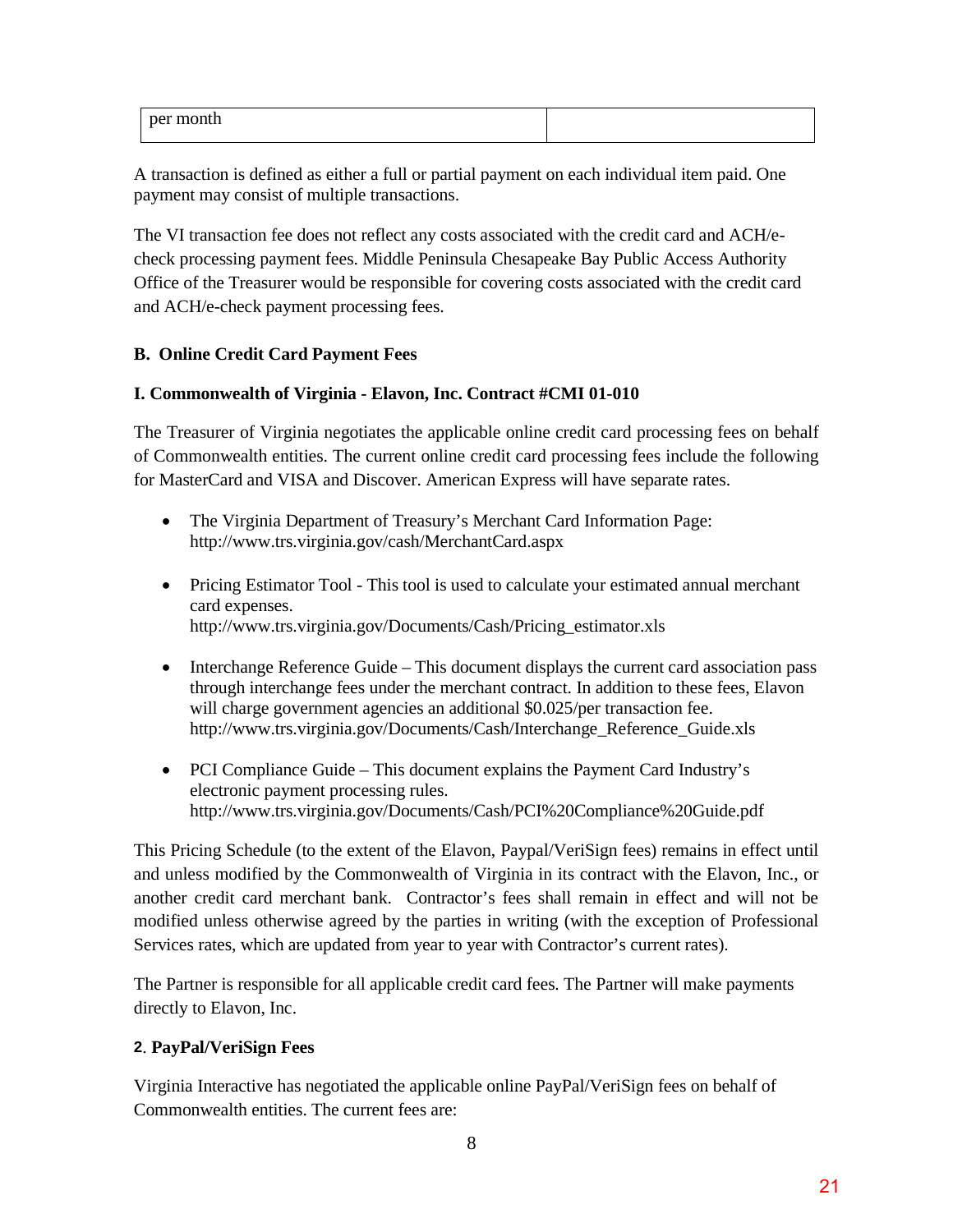| <b>Description of Service(s)</b>                                   | Fee                 |
|--------------------------------------------------------------------|---------------------|
| PayPal/VeriSign – Monthly Fee                                      | \$15.00             |
| $PayPal/VeriSign - Free if exceed 1,000 Transactions per$<br>month | \$.05 / transaction |

This Pricing Schedule remains in effect until and unless modified by PayPal/VeriSign and agreed to by Partner (with respect to the Elavon, PayPal/VeriSign fees). Any increase in the Elavon or PayPal/VeriSign fees may result in a price increase and it is agreed that, in such a situation, Contractor will automatically update the above table with the new fees. The Partner is responsible for all applicable PayPal/VeriSign fees. The Partner will make payments to Contractor for PayPal/VeriSign fees.

Partner will comply with Schedule 2-1, the PayPal/Verisign Terms and Conditions, attached hereto and incorporated herein.

### **C. 2013 Rates for Professional Services**

Services Summary:

VI can provide professional services to Middle Peninsula Chesapeake Bay Public Access Authority on as needed basis for new development as well as modifications, updates, upgrades and changes to all websites, applications and services listed in the hosting section above. Such professional services must be agreed upon by the parties in writing.

Scope of Service and Associated Costs for Middle Peninsula Chesapeake Bay Public Access Authority:

| <b>Job Title</b> | Description                                                                                                                                                                                                                                                                                                                                                                                                                                  | Hourly<br>$\text{Fe}^*$ |
|------------------|----------------------------------------------------------------------------------------------------------------------------------------------------------------------------------------------------------------------------------------------------------------------------------------------------------------------------------------------------------------------------------------------------------------------------------------------|-------------------------|
| Project Manager  | Performs day to day management of the project,<br>identifies issues and risks, and recommends possible<br>issue and risk mitigation strategies associated with the<br>project. Management of a specific project or group of<br>projects and project managers. Performs day-to-day<br>management of the project, identifies issues and risks,<br>and recommends possible issue and risk mitigation<br>strategies associated with the project. | \$100                   |
| Designer         | Translates requirements into the design of complex<br>websites, including integrating web pages and<br>applications. Applies new and emerging technologies                                                                                                                                                                                                                                                                                   | \$100                   |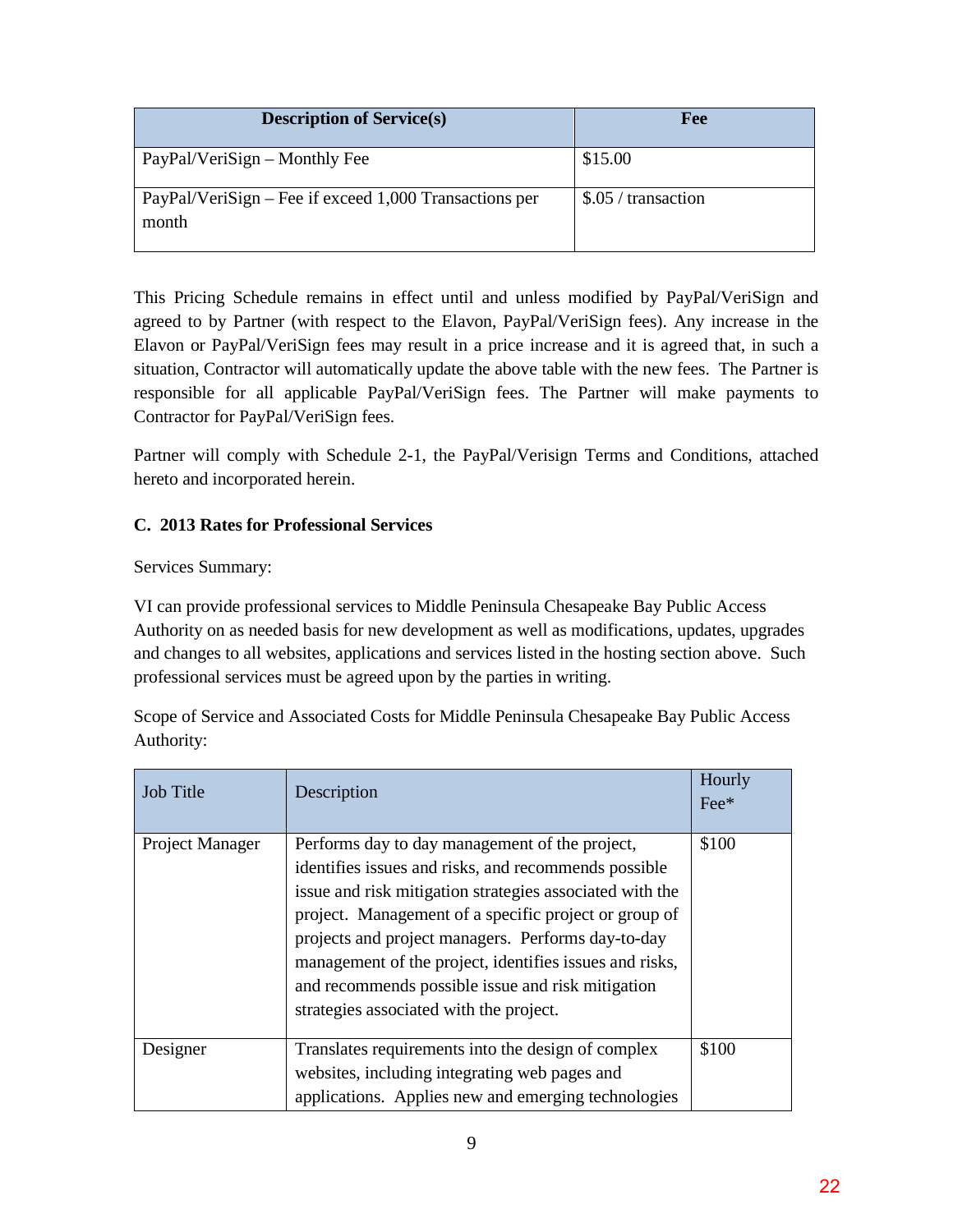|                           | to the site development process.                                                                                                                                                                                                                                                                                                                                                                                                                                                                                                                          |       |
|---------------------------|-----------------------------------------------------------------------------------------------------------------------------------------------------------------------------------------------------------------------------------------------------------------------------------------------------------------------------------------------------------------------------------------------------------------------------------------------------------------------------------------------------------------------------------------------------------|-------|
| Analyst                   | Knowledgeable in implementing computer systems in<br>a phased approach of requirements analysis and<br>conceptual design, site survey, system design review,<br>critical design review, installation, integration and<br>testing. Knowledgeable in performing requirements<br>analysis for eGovernment projects. Presents system<br>designs for user approval at formal reviews. Performs<br>configuration management, software integration, and<br>interpretation of software test results, and<br>recommends solutions for unsatisfactory test results. | \$100 |
| Developer                 | Lead developer responsible for creating and/or<br>maintaining Internet and e-commerce applications,<br>operating systems, communications software,<br>database packages, compilers, repositories, and utility<br>and assembler programs. Modifies existing software<br>and develops special purpose software to meet the<br>requirements of the program.                                                                                                                                                                                                  | \$100 |
| System<br>Administrator   | Monitors and coordinates all data system operations,<br>including security procedures. Monitors and<br>maintains records of system performance and capacity<br>to arrange vendor services or other actions for<br>reconfiguration and anticipates requirements for<br>system expansion. Assists managers to monitor and<br>comply with the Commonwealth data security<br>requirements. Performs Unix, Windows, and network<br>administration. Administers backup and restore<br>activities.                                                               | \$100 |
| Database<br>Administrator | Provides highly technical expertise and support in the<br>use of database systems. Evaluates and recommends<br>available database products to support validated user<br>requirements. Defines file organization, indexing<br>methods, and security procedures for specific user<br>applications. Develops, implements, and maintains<br>database backup and recovery procedures for the<br>processing environments, and ensures that data<br>integrity, security and recoverability are built into<br>applications.                                       | \$100 |

\*Contractor's time and materials rates for the Commonwealth are 2013 fiscal year.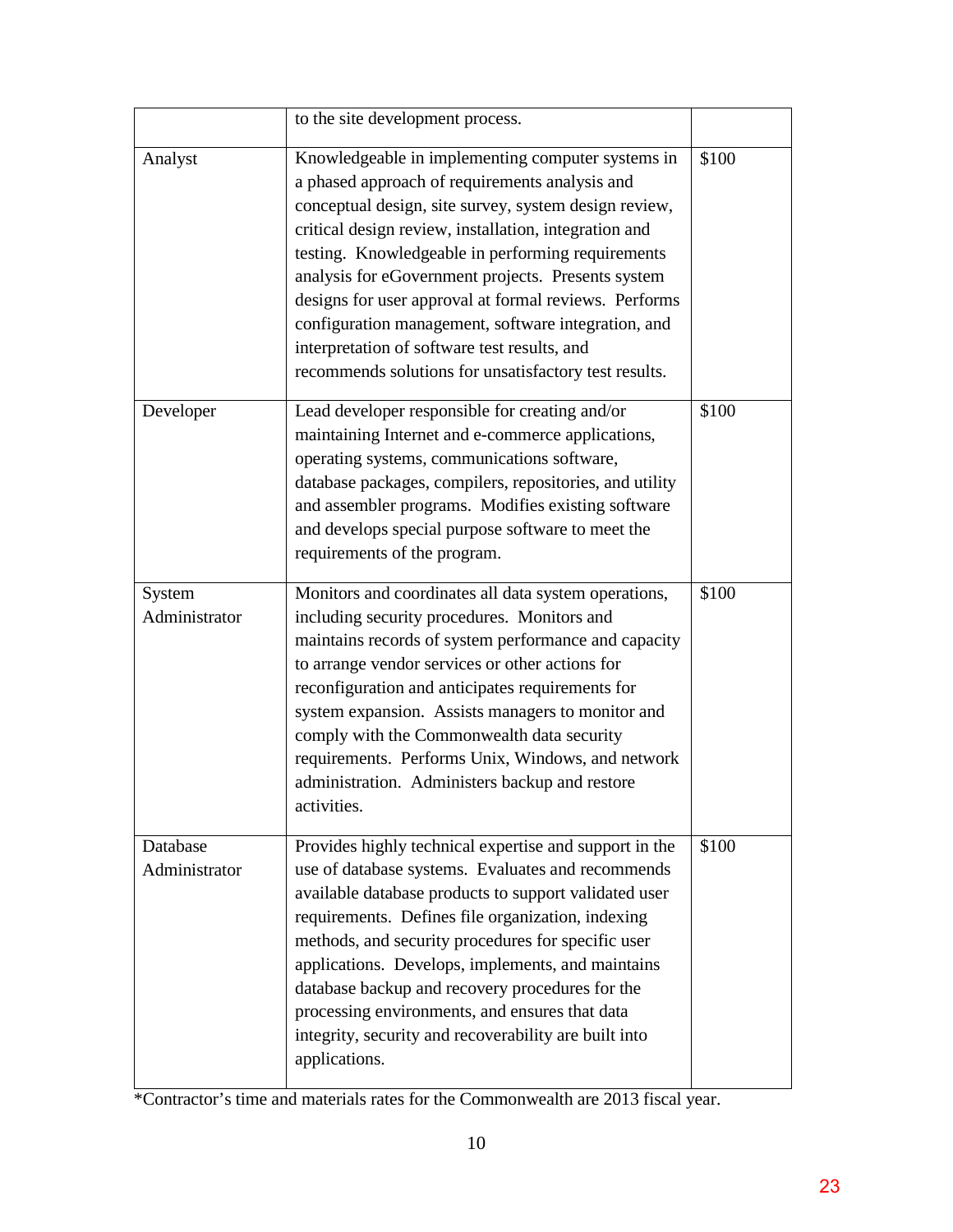#### **Schedule 2-1**

#### **PAYPAL/VERISIGN TERMS AND CONDITIONS - EXHIBIT B**

- I. VeriSign's Payflow Link<sup>®</sup> or Payflow Pro $^{\circ}$  service's Pass Through Terms.
	- A. Definitions.

**"Add-On Service"** shall mean an additional service for use in conjunction with the Services that are subject to additional fees and additional terms and conditions governing use. If applicable, the terms and conditions for Add-On Services that are made generally available to merchants by VeriSign and for which you enroll are set forth in Schedule 2-1.

**"Authorized Reseller"** shall refer to Virginia Interactive.

**"Financial Institution"** shall mean one or more of VeriSign's pre-approved banks or financial institutions, which has agreed to evaluate and provide merchant accounts to enable merchants to perform online payment transactions using the Services.

**"Merchant"** shall only refer to a government agency of the Commonwealth of Virginia.

**"Services"** shall mean the VeriSign's Payflow Link® or Payflow Pro® services used by Merchant and any Add-On Services specifically described in the Terms. Current descriptions of the Payflow Link<sup>®</sup> and Payflow Pro<sup>®</sup> services can be found at the URL: http://www.verisign.com/payment/payflow.html (for the Payflow Link services) or http://www.verisign.com/payment/payflowpro.html (for the Payflow Pro services).

**"Software"** shall mean the object code version of VeriSign's client Software Development Kit ("SDK"), HTML code, application programming interfaces (APIs), related documentation and other client software or code which VeriSign provides to Merchant, including updates, to enable VeriSign to provide the Services to Merchant. Unless otherwise specified, Software shall not include any source code. The Software is proprietary to VeriSign and is licensed to Merchant under a separate SDK License Agreement at the time of download.

**"Transaction"** shall mean information related to the purchase of goods and services from Merchant by a third party. Specifically a Transaction is an authorization, delayed capture, sale or credit data transmission between VeriSign and its back end processors.

- B. Merchant Obligations. Merchant shall be solely responsible for:
	- 1. Unless the VeriSign authorized reseller is responsible for such function, Establishing, hosting and maintenance of its Web site(s) and its connection to the Internet (the "Merchant Web Site(s)"), fulfilling all orders for products and services sold by Merchant to its users on the Merchant Web Site(s) or otherwise, including without limitation transmitting Merchant's registration information and Transaction data to VeriSign servers via the VeriSign web site and ensuring that the data transmitted in conjunction with the Services and for enrollment for the Services is accurate, complete and in the form as requested by VeriSign, and is not corrupted due to Merchant's systems. Merchant is also responsible for reviewing the Transactions in its account on a regular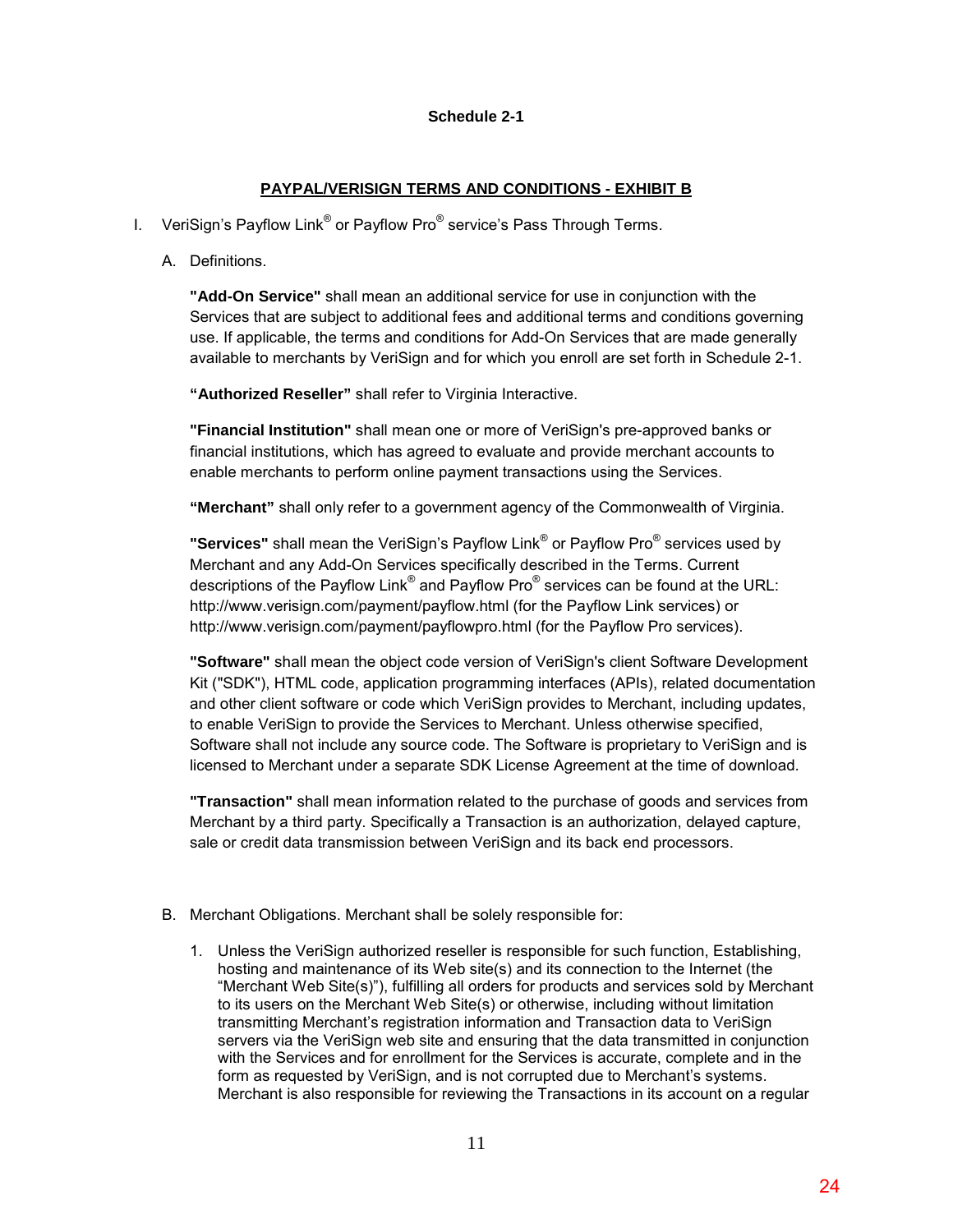basis and notifying VeriSign promptly of suspected unauthorized activity through its account;

- 2. Unless the VeriSign authorized reseller is responsible for such function, displaying a web page to users purchasing products or services from Merchant that provides the user with an acknowledgement that a Transaction has been completed and secured by VeriSign (the "Acknowledgment Page"). Merchant agrees that in addition to Merchant's branding on the Acknowledgement Page, the Acknowledgement Page will include the relevant VeriSign logo, provided by VeriSign to Merchant, such logo to be a hypertext link to the URL:<http://seal.verisign.com/payment>(the "VeriSign Site") or other web site reasonably designated by VeriSign, and the text "VeriSign has routed, processed and secured your payment information. More information about VeriSign". The underlined text shall also be a hypertext link to the VeriSign Site or other site designated by VeriSign. Merchant agrees that the VeriSign Logo and the foregoing text will appear at the top of the Acknowledgement Page (but below Merchant's branding) and users will not be required to scroll left, right, up or down to view the VeriSign Logo or such text. VeriSign hereby grants Merchant the rights to use the relevant VeriSign Logo, name and link to the VeriSign Site as necessary to carry out the obligations of this section B.2. and in accordance with any trademark usage guidelines on VeriSign's web site or as provided to Merchant by VeriSign from time to time upon reasonable notice.
- 3. [Intentionally Left Blank]
- 4. Maintaining commercially reasonable business practices in conjunction with use of the Services, ensuring the security and privacy of its customer data and complying with all applicable laws and regulations with respect to its use of the Services. Merchant represents and warrants that it shall comply with all applicable privacy, consumer and other laws and regulations with respect to its (i) provision, use and disclosure of the Data; (ii) dealings with the users providing the Data; and (iii) use of the Services; and
- 5. Services. Subject to the provisions of the Terms, and provided VeriSign receives payment for the applicable Services from the VeriSign authorized reseller on Merchant's behalf, VeriSign agrees to (i) Excluding the VeriSign Partner Manager Center or any other online account manager program hosted or provided by VeriSign provide to Merchant the Services requested and used by Merchant, including without limitation the transmission of Transaction information to financial processors with whom VeriSign has established a relationship.
- 6. Changes to Services. VeriSign may modify the Services from time to time in VeriSign's reasonable discretion and upon reasonable electronic or written notice to the Authorized Reseller and/or the Merchant, provided that such modifications shall not materially diminish the functionality of the Services.
- 7. Support. Unless otherwise agreed in writing by VeriSign, Merchant shall obtain customer support from its VeriSign authorized reseller.
- 8. Termination. VeriSign may suspend the performance of the Services (i) following ten (10) days prior electronic or written notice (including an overdue invoice) if Merchant is violating applicable law, perpetrating fraud or causing (or failing to fix) a security breach relating to the Services, failing to respond to an inquiry from VeriSign concerning the accuracy or completeness of the information Merchant is required to provide pursuant to this Agreement or if VeriSign reasonably suspects fraudulent activity on Merchant's payment services account; and (ii) on (1) day's written or electronic notice if it reasonably believes Merchant is sending data that corrupts or jeopardizes VeriSign's computer systems or Merchant's financial processor or Financial Institution with which Merchant has a merchant account requires such suspension. VeriSign may terminate the Agreement on thirty (30) days prior written or electronic notice if Merchant is in breach of the Agreement (if such breach is not cured within such 30-day period). Additionally, VeriSign may immediately suspend the Services to Merchant, without prior notice, until VeriSign has received the fees due for the applicable Services. In the event that the VeriSign authorized reseller with which Merchant has entered into a business relationship for the Services ceases to be an authorized reseller of VeriSign, Merchant may continue to access the Services as mutually agreed by Merchant and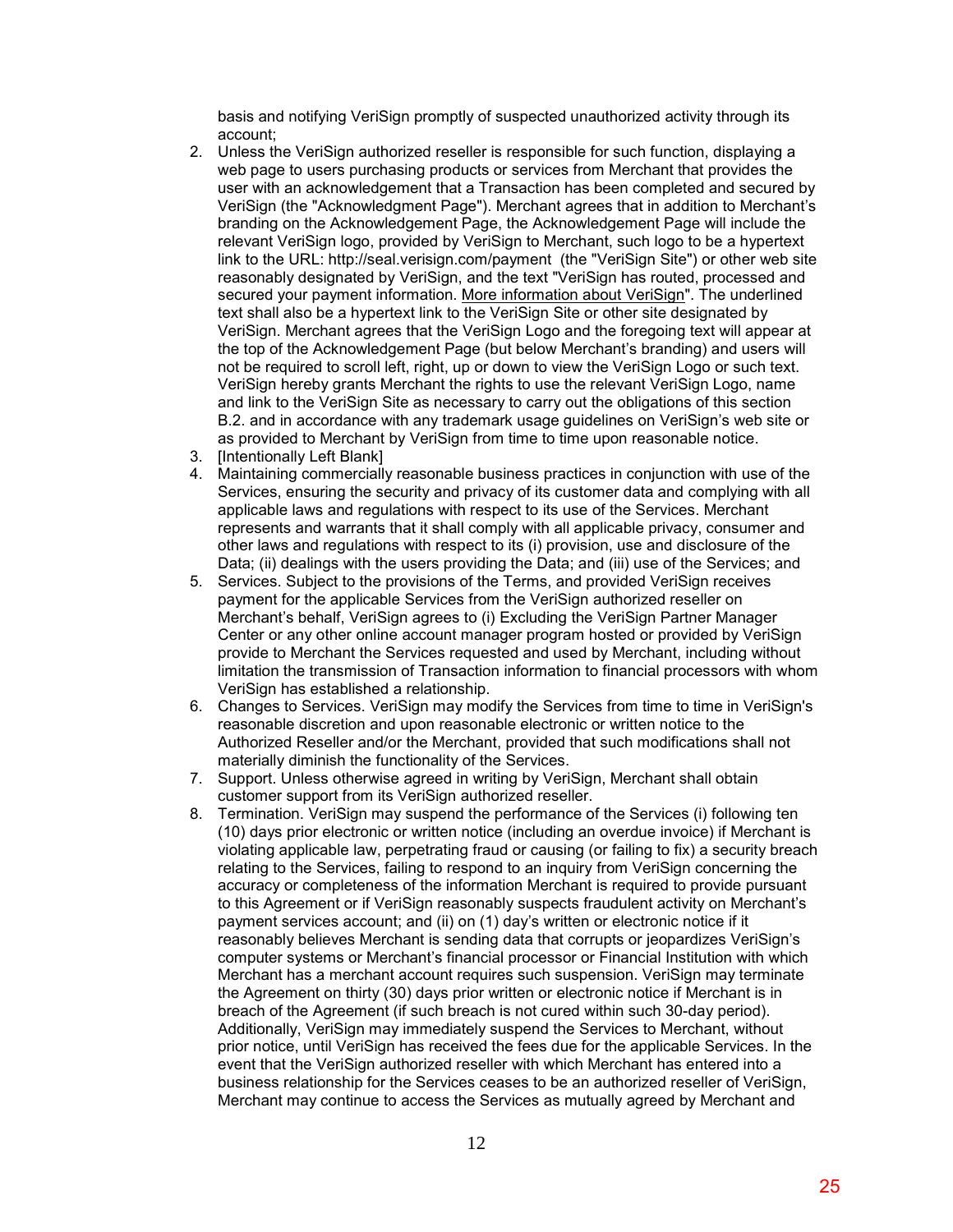VeriSign. Notwithstanding the foregoing, the provisions of Sections 7 and 9-12 will survive any termination of this Agreement.

- 9. Other Services. Merchant's use of VeriSign services other than those paid for by Merchant directly to VeriSign or to an authorized reseller of VeriSign shall be subject to Merchant's payment of additional fees, acceptance of additional terms and conditions, and Merchant will be invoiced for the standard fees associated with such services. Invoices are payable net-30 days from date of receipt by Merchant. This includes "Add-On Services".
- 10. Warranty Disclaimer. VERISIGN MAKES NO WARRANTY OF ANY KIND, EXPRESS, IMPLIED OR STATUTORY, REGARDING THE SERVICES PROVIDED PURSUANT TO THE TERMS, AND ALL SUCH WARRANTIES, INCLUDING WITHOUT LIMITATION THE IMPLIED WARRANTIES OF MERCHANTABILITY, FITNESS FOR PARTICULAR PURPOSE AND NON-INFRINGEMENT ARE HEREBY EXPRESSLY DISCLAIMED BY VERISIGN. MERCHANT ACKNOWLEDGES THAT VERISIGN HAS NOT REPRESENTED OR WARRANTED THAT THE SERVICES WILL BE UNINTERRUPTED, ERROR FREE OR WITHOUT DELAY OR WITHOUT COMPROMISE OF THE SECURITY SYSTEMS RELATED TO THE SERVICES.
- 11. Privacy. VeriSign will capture certain transaction and user information (collectively, the "Data"). The Authorized Reseller and the Merchant agree to provide to VeriSign, and VeriSign shall capture, only the Data that is required by the Payment Software and is necessary for VeriSign to provide the Services. VeriSign shall not disclose Data to third parties or use the Data, except that VeriSign shall have the rights (i) to use the Data as necessary to perform the Services contemplated in the Terms (including distributing the Data to third parties providing services requested by you); (ii) to maintain the Data as long as necessary or as required by law and used internally for record keeping, internal reporting, and support purposes; and (iii) to provide the Data as required by law or court order, or to defend VeriSign's rights in a legal dispute.
- 12. Miscellaneous. For disputes between the parties hereunder, the parties each submit to exclusive subject matter jurisdiction, personal jurisdiction and venue of the United States District Court for the Eastern District of Virginia, Richmond Division. If there is no jurisdiction in the United States District Court for the Eastern District of Virginia, Richmond Division, then jurisdiction shall be in the Circuit Court of Richmond, Virginia. The parties agree that the Terms are made and performed in Virginia.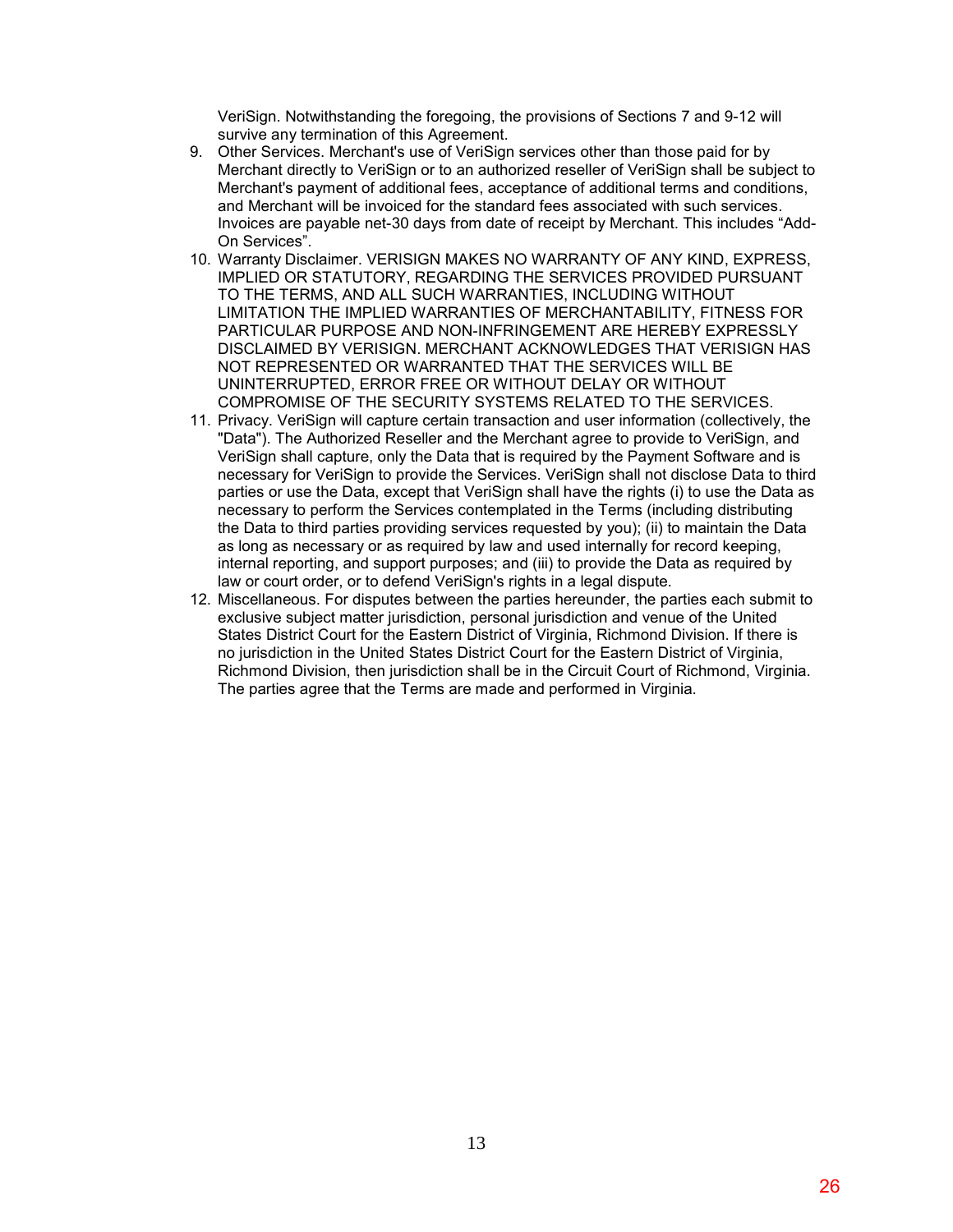

### **MPCBPAA Perrin River Wharf 2013 DOCK SLIP APPLICATION**

| <b>Emergency Contacts:</b>                             |                                |         |           |                                                                                                                                                                                                                      |
|--------------------------------------------------------|--------------------------------|---------|-----------|----------------------------------------------------------------------------------------------------------------------------------------------------------------------------------------------------------------------|
|                                                        |                                |         | Full Name |                                                                                                                                                                                                                      |
|                                                        |                                |         |           |                                                                                                                                                                                                                      |
|                                                        |                                |         |           |                                                                                                                                                                                                                      |
|                                                        |                                |         |           |                                                                                                                                                                                                                      |
|                                                        |                                |         |           |                                                                                                                                                                                                                      |
|                                                        |                                |         |           | Telephone (H) $\qquad \qquad (W/C)$ $\qquad \qquad (W/C)$                                                                                                                                                            |
| <b>Vessel Information:</b>                             |                                |         |           |                                                                                                                                                                                                                      |
|                                                        |                                |         |           |                                                                                                                                                                                                                      |
|                                                        |                                |         |           |                                                                                                                                                                                                                      |
|                                                        |                                |         |           |                                                                                                                                                                                                                      |
|                                                        |                                |         |           |                                                                                                                                                                                                                      |
|                                                        |                                |         |           |                                                                                                                                                                                                                      |
| (Please circle one:) Recreational Use / Commercial Use |                                |         |           |                                                                                                                                                                                                                      |
|                                                        |                                |         |           |                                                                                                                                                                                                                      |
| Perrin River Wharf Management Plan.                    |                                |         |           | The applicant herby swears that all information submitted above is true to the best of his/her knowledge.<br>The applicant acknowledges that he/she has read and agrees to the rules and regulations outlined in the |
| Signature                                              |                                |         | Date      |                                                                                                                                                                                                                      |
| Lease (circle one): Commercial: 1 Month                | Recreational: Weekly (\$50/wk) | 6 Month |           | 12 Month (\$100/mo slip OR \$50/mo side to)                                                                                                                                                                          |
| Circle Choice:                                         | Slip                           | Side To |           |                                                                                                                                                                                                                      |
|                                                        |                                |         |           |                                                                                                                                                                                                                      |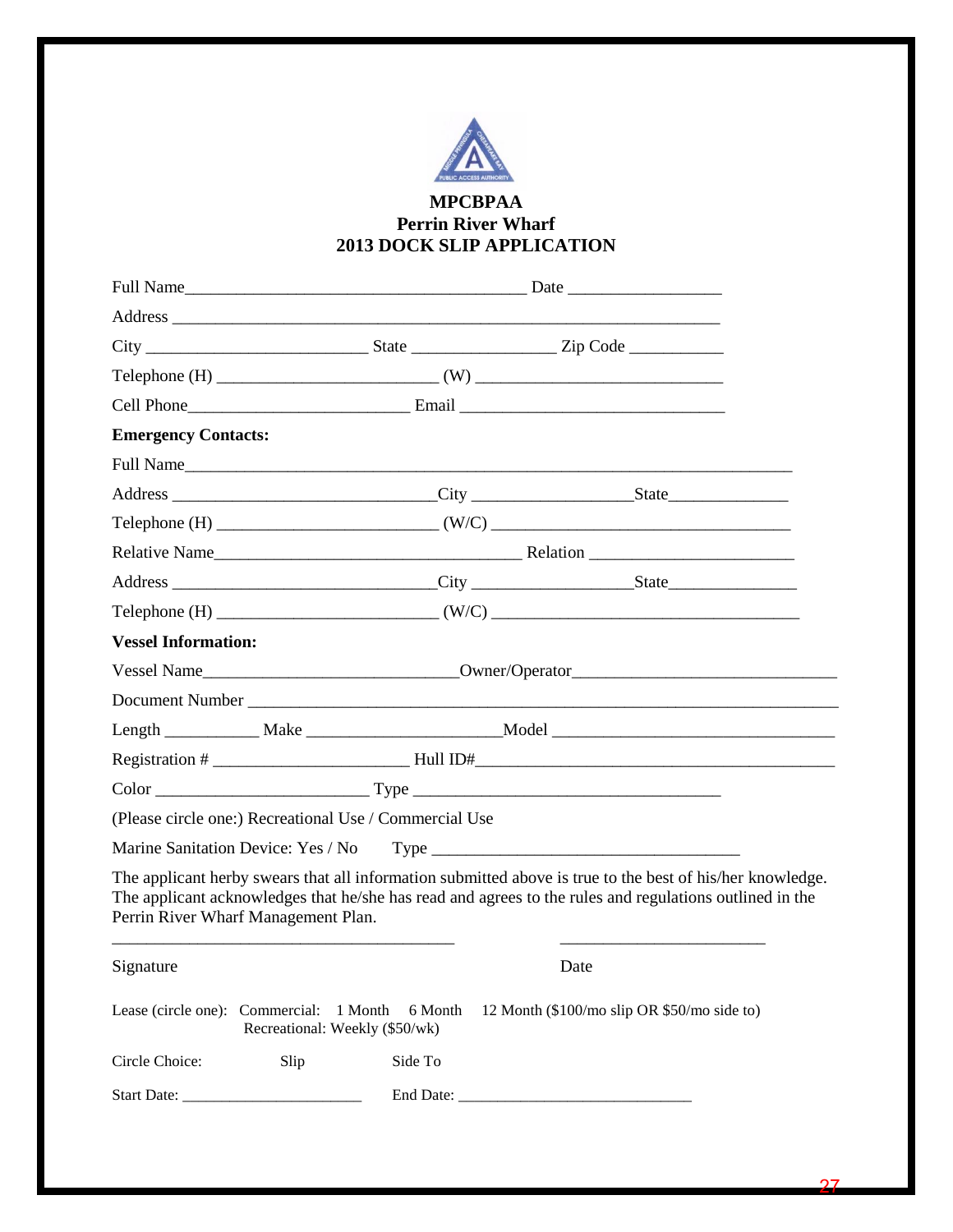

# **Middle Peninsula Chesapeake Bay Public Access Authority Perrin River Wharf Management Plan Rules and Regulations**

This Management Plan defines the rules and regulations pertaining to the slips at the Perrin River Wharf found at the end of Rt. 1101 (Perrin Creek Road) in Gloucester County, Virginia. Further, this document serves as a contract between the Middle Peninsula Chesapeake Bay Public Access Authority (Lessor) and boaters who use the slips at the Perrin River Wharf (Lessee).

Introduction:

The Perrin River Wharf is owned by the Middle Peninsula Chesapeake Bay Public Access Authority (MPCBPAA), serves as a public access site, and is managed for diverse user groups. The 320 foot Wharf has 9 permanent slips; space for unloading boats in a side-to fashion; a port-a-potti (when funding is available); a handicapped ramp (when funding is available); and parking for up to 9 vehicles, including a handicapped parking spot.

\* The 9 permanent slips are primarily reserved for Commercial Watermen on a contractual basis. Side-to docking is a first come – first served system.

\* Recreational boats may tie up for free for the day on the Transient Zone (painted in Blue) located on the starboard side of the wharf for up to two days free and rent slips weekly when not in use by commercial boats (no overnight occupancy per VDH regulations).

\* The public may use the Wharf for fishing and crabbing, launching of canoes, kayaks and other small boats, bird watching, sightseeing, etc.

This Contract is subject to the following conditions:

*Lessee will hold Lessor harmless for all liability, accidents, damages, or other costs incurred in Lessee's use of the wharf and related facilities.Each lessee must be the owner/operator of the vessel he/she docks at the facility. Each lessee may dock only one vessel at the facility.* 

*Lessor shall be the sole determiner of lessees. Lessees may not sublet or allow use of leased facilities by non-lessee fishermen or recreational boaters without Lessor's express permission.*

*Lessee shall make no alterations, additions, or improvements in or on the facility unless first approved by*  Lessor in writing. Any such alterations, additions, or improvements made upon Lessor's approval shall *become the property of the MPCBPAA and shall remain a part of the premises. Any and all* 

*improvements made to the facility to support the lessee's needs will be considered donations to the MPCBPAA.* 

Lessee is subject to the provisions of this Contract, and will not discriminate or permit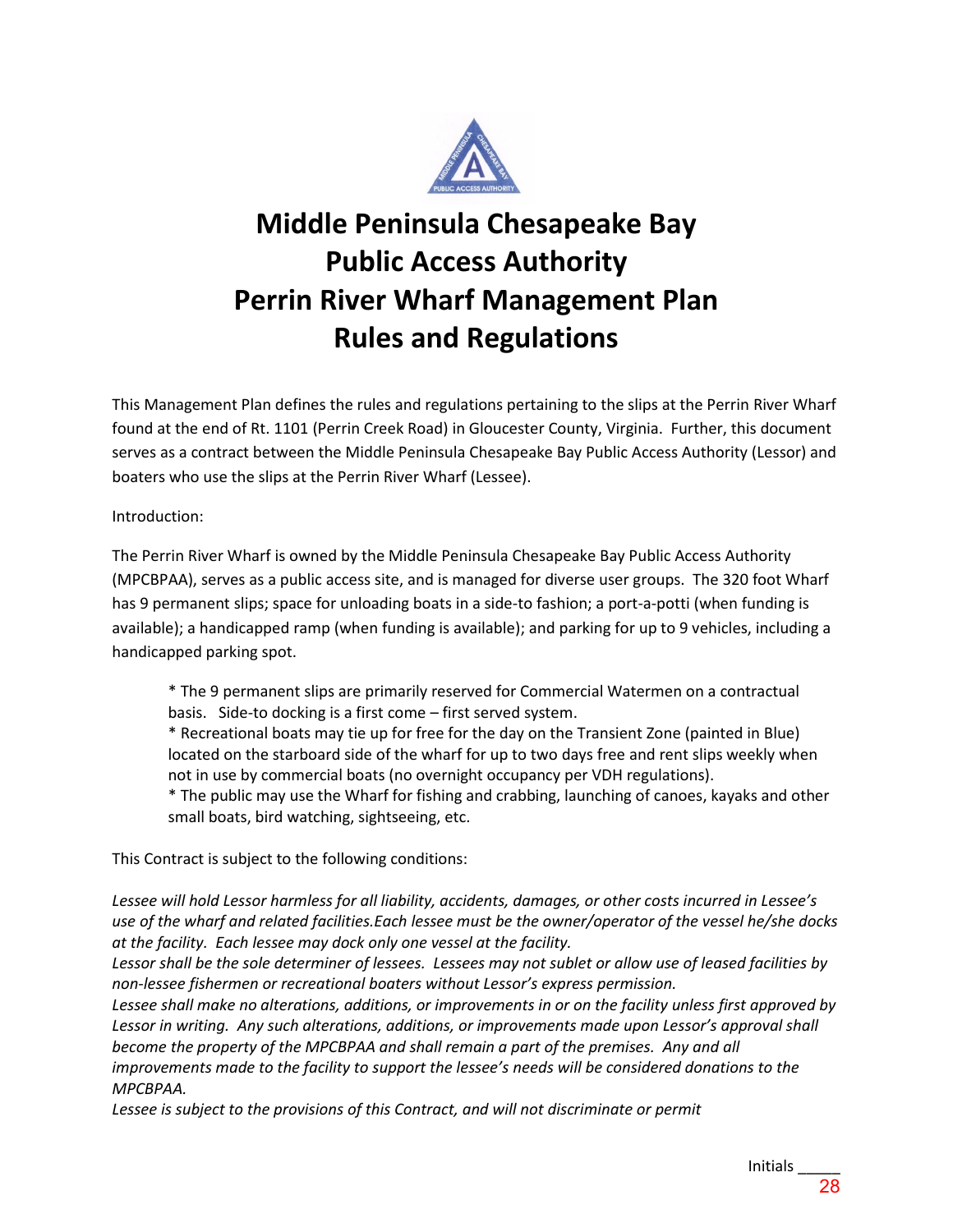*discrimination against any person or class of persons by reason of race, color, national origin, sex, or marital status in any way.* 

*Compliance with each and all provisions and rules required. Failure by lessee to comply may lead to termination by lessor at the lessor's discretion. Lessor shall not unreasonably terminate, but will make reasonable effort to resolve any compliance issues.* 

*Each vessel must have all required permits and registrations required by Commonwealth of Virginia, Gloucester County and the Middle Peninsula Chesapeake Bay Public Access Authority.* 

Process for Slip and "Side-To" Slip Assignments

- a. Complete and sign application and contract
- b. First to sign up and complete application and contract have preference based on "c"
- c. Priority for selection
	- i. Lease types
		- 1. 12 month lease first preference
		- 2. 6 month lease second preference
		- 3. Monthly lease third preference
		- 4. Weekly recreational boats, fourth preference
	- ii. Priority
		- 1. Working commercial boats from Gloucester County
		- 2. Working commercial boats from the Middle Peninsula
		- 3. Working commercial boats from Virginia Counties outside of the Middle Peninsula
		- 4. Recreational Boats from the Commonwealth
		- 5. Working commercial boats from other States (Non Residents of the Commonwealth)
- d. Waiting List
	- i. Complete and sign application and contract
	- ii. Preference by the "first come first served" rule
	- iii. Same priority as "c i and ii"
- e. First-term lessees will have first right of refusal on renewal of lease for subsequent terms.
- 2. Rules
	- a. Follow all state and local laws, including VDH requirements
		- i. VDH requirement: "Boats with installed toilets with a discharge overboard or a sewage holding tank are prohibited from mooring at this facility."
	- b. Payment (cash or check) to MPCBPAA by the first of the month (PO Box 286, Saluda, VA 23149) or week (recreational). Advance payment accepted.
	- c. Overdue payment (1 month) results in loss of slip or \$25 late fee plus slip fee. Second overdo late fee will be \$50 plus slip fee; third overdue \$75 plus slip fee; fourth late will result in forfeiture of slip or must pay remainder of the year in full.
	- d. No overnight occupancy of boats